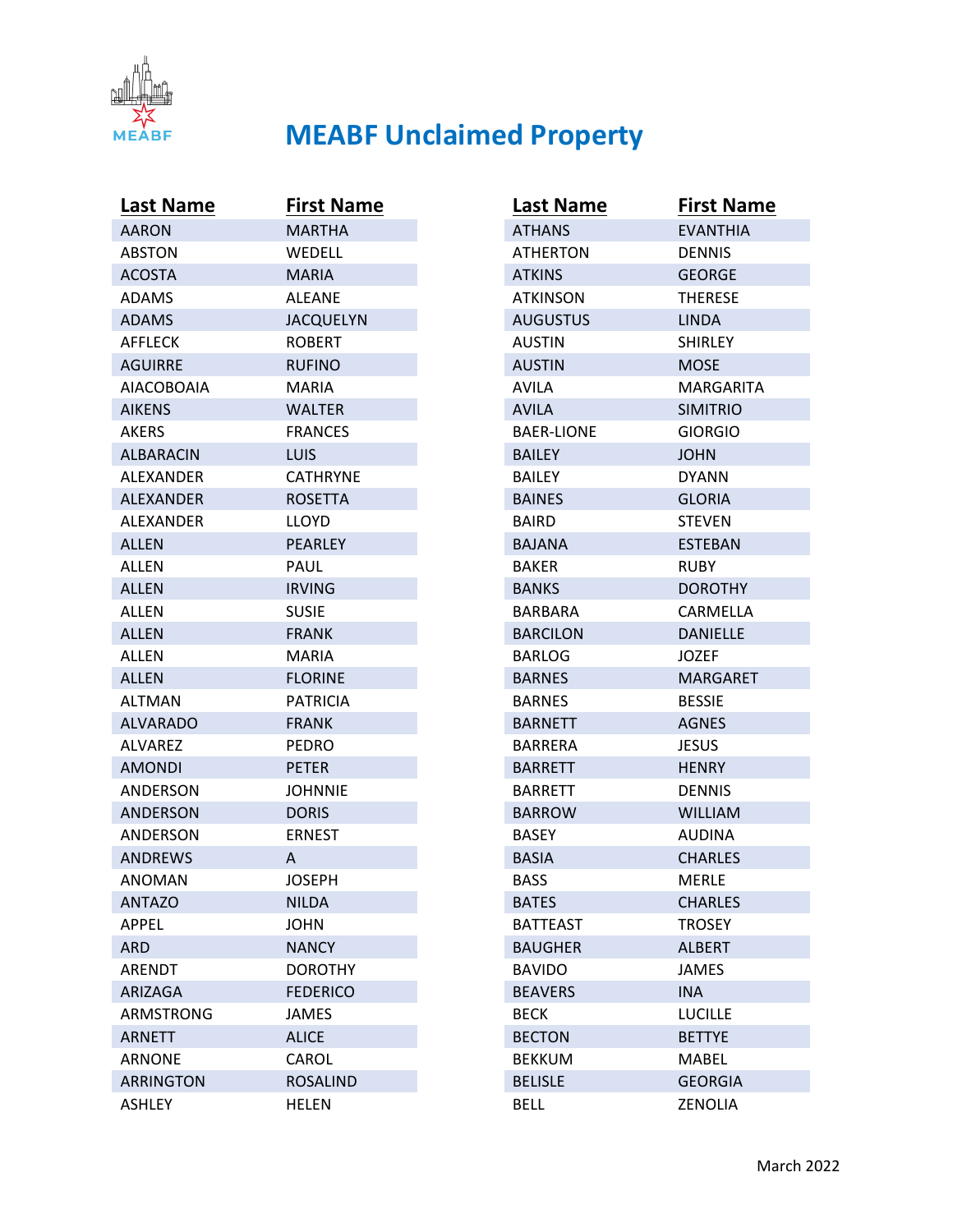

| <b>Last Name</b>   | <b>First Name</b> |
|--------------------|-------------------|
| <b>BELL</b>        | <b>EVA</b>        |
| BELL               | CARMELIA          |
| <b>BELOTE</b>      | <b>ELOISE</b>     |
| <b>BENNETT</b>     | <b>KEITH</b>      |
| <b>BENSON</b>      | <b>MARGARET</b>   |
| <b>BERNAL</b>      | <b>DOLORES</b>    |
| <b>BERRY</b>       | <b>ELOISE</b>     |
| <b>BEUKEMA</b>     | <b>MAYNARD</b>    |
| <b>BEY</b>         | <b>NAMOND</b>     |
| <b>BIALEK</b>      | HARRIET           |
| <b>BIBBS</b>       | JERRY             |
| <b>BIERWACZON</b>  | <b>CHESTER</b>    |
| <b>BIZUB</b>       | <b>KAREN</b>      |
| <b>BLACK</b>       | LYNNE             |
| <b>BLAIR</b>       | <b>MARY</b>       |
| BLAKELY            | SOLOMON           |
| <b>BLAND</b>       | <b>LULA</b>       |
| <b>BLOOMENTHAL</b> | LEAH              |
| <b>BLUE</b>        | SAMMIE            |
| <b>BLUM</b>        | GERTRUDE          |
| <b>BODONA</b>      | <b>ELIJA</b>      |
| <b>BOLDT</b>       | <b>PATRICIA</b>   |
| <b>BOLLING</b>     | <b>ETHEL</b>      |
| <b>BOLTON</b>      | MARIE             |
| <b>BOLTON</b>      | <b>CLYDE</b>      |
| <b>BONNIE</b>      | <b>DYWINNA</b>    |
| <b>BOOTH</b>       | <b>WILLIE</b>     |
| <b>BORICH</b>      | <b>DENNIS</b>     |
| <b>BORKOWSKI</b>   | STANLEY           |
| <b>BORRELLI</b>    | <b>BRUCE</b>      |
| <b>BOSLEY</b>      | OLA               |
| <b>BOURIKAS</b>    | <b>NIKI</b>       |
| <b>BOWENS</b>      | LORSIE            |
| <b>BOWER</b>       | <b>JEFFERY</b>    |
| <b>BOWERS</b>      | <b>MARY</b>       |
| <b>BOX</b>         | <b>MARGUERITE</b> |
| <b>BOYD</b>        | <b>VERA</b>       |
| <b>BOZEMAN</b>     | SAUL              |
| <b>BRADY</b>       | <b>JESSE</b>      |
| <b>BRADY</b>       | <b>FRANK</b>      |

| <b>Last Name</b> | <b>First Name</b> |
|------------------|-------------------|
| <b>BRANDON</b>   | JANET             |
| <b>BRAUCH</b>    | ALFRED            |
| <b>BREWSTER</b>  | <b>JOHN</b>       |
| <b>BREWTON</b>   | <b>BERTHA</b>     |
| <b>BRIDGEMON</b> | RONALD            |
| <b>BRIMMER</b>   | HALLIE            |
| <b>BRITTON</b>   | <b>MELIA</b>      |
| <b>BROGAN</b>    | <b>PATRICK</b>    |
| <b>BRONSON</b>   | <b>HERMA</b>      |
| <b>BROOKS</b>    | COLANTNA          |
| <b>BROOKS</b>    | <b>EARTHE</b>     |
| <b>BROOKS</b>    | <b>JESSIE</b>     |
| <b>BROUGH</b>    | <b>THOMASINA</b>  |
| <b>BROWN</b>     | OTHA              |
| <b>BROWN</b>     | <b>ANNIE</b>      |
| <b>BROWN</b>     | EVELYN            |
| <b>BROWN</b>     | <b>ANNETTE</b>    |
| <b>BROWN</b>     | <b>TYRONE</b>     |
| <b>BROWN</b>     | <b>JOHN</b>       |
| <b>BROWN</b>     | WILLIE            |
| <b>BROWN</b>     | <b>EVELYN</b>     |
| <b>BROWN</b>     | ERMA              |
| <b>BROWN</b>     | <b>CAROL</b>      |
| <b>BROWN</b>     | <b>ROBERT</b>     |
| <b>BRYANT</b>    | <b>EUNICE</b>     |
| <b>BRYANT</b>    | WHITTINGTON       |
| <b>BUCCIERI</b>  | <b>JUDIE</b>      |
| <b>BUCHANAN</b>  | <b>ALBERTA</b>    |
| <b>BUCHYNSKI</b> | <b>PAULINE</b>    |
| <b>BUELOW</b>    | GERALDINE         |
| <b>BURGIN</b>    | <b>WILDA</b>      |
| <b>BURKE</b>     | <b>BERNICE</b>    |
| <b>BURKS</b>     | <b>WILLIE</b>     |
| <b>BURKS</b>     | MAF               |
| <b>BURLEY</b>    | <b>FRED</b>       |
| <b>BURNEY</b>    | <b>YVETTE</b>     |
| <b>BURNSIDE</b>  | CAROL             |
| <b>BURRELL</b>   | <b>ANTHONY</b>    |
| <b>BURRELL</b>   | <b>CLAUDETTE</b>  |
| <b>BURRESS</b>   | <b>GLORIA</b>     |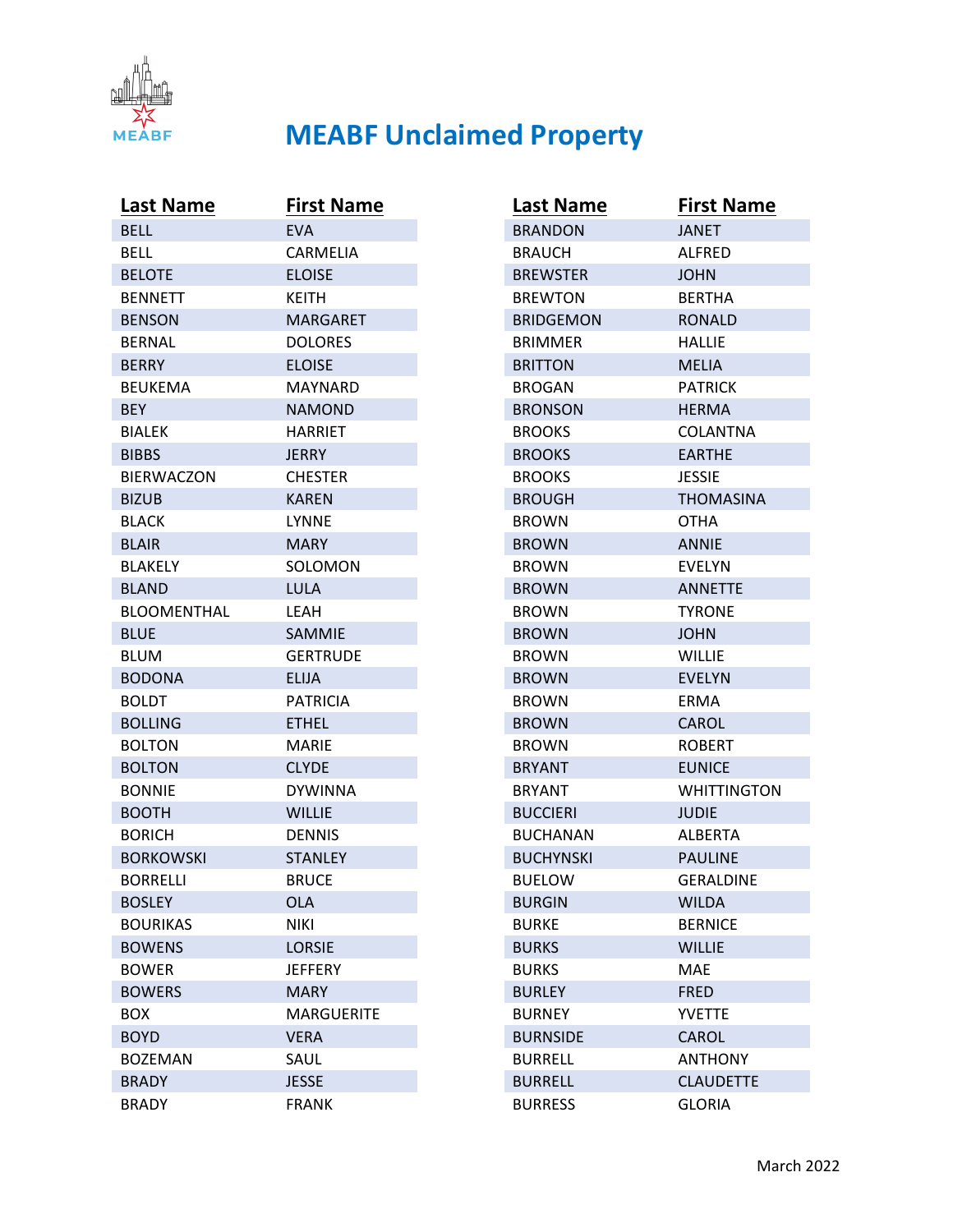

| <b>Last Name</b> | <b>First Name</b> |
|------------------|-------------------|
| <b>BURROWS</b>   | ANN               |
| <b>BUSH</b>      | EVERLENA          |
| <b>BUSHNELL</b>  | <b>THELMA</b>     |
| <b>BUTLER</b>    | ELIZABETH         |
| <b>BUTLER</b>    | BARBARA           |
| <b>BUTLER</b>    | <b>WALTER</b>     |
| <b>BUTLER</b>    | <b>AZELEE</b>     |
| <b>BUTLER</b>    | LEE               |
| <b>BYCHOWSKI</b> | BARBARA           |
| <b>BYRNE</b>     | ISABELLA          |
| <b>CAADY</b>     | <b>RUBY</b>       |
| CADE             | <b>MELROSE</b>    |
| <b>CADENHEAD</b> | BARBARA           |
| CAGNOLATTI       | TRUDIE            |
| <b>CAIN</b>      | <b>WILLIE</b>     |
| CALDWELL         | <b>CHRISTINE</b>  |
| CALLOWAY         | <b>PATRICIA</b>   |
| CALVIN           | ARTHUR            |
| <b>CAMACHO</b>   | <b>EVERARDO</b>   |
| CAMMACK          | <b>MILDRED</b>    |
| <b>CAMPBELL</b>  | MARY.             |
| <b>CAMPBELL</b>  | <b>JUANITA</b>    |
| CAMPBELL         | <b>MARCELLA</b>   |
| CAMUY            | MARIA             |
| <b>CANCINO</b>   | <b>TITA</b>       |
| CANDELARIA       | <b>BLANCA</b>     |
| CANNATELLO       | <b>BRUCE</b>      |
| CAPORALE         | MARY ANN          |
| CARABALLO        | <b>MARIANA</b>    |
| CARLSON          | <b>HELEN</b>      |
| CARLSTROM        | <b>DIANA</b>      |
| <b>CARNES</b>    | <b>HELICE</b>     |
| CARPENTER        | <b>MARY</b>       |
| <b>CARPENTER</b> | <b>OZIE</b>       |
| <b>CARTER</b>    | <b>SHIRLEY</b>    |
| CASSLEMAN        | <b>ROBERT</b>     |
| CASTANEDA        | <b>ANTONIA</b>    |
| CASTANEDA        | RICHARD           |
| <b>CASTANO</b>   | <b>REMEDIOS</b>   |
| <b>CAWLEY</b>    | EILEEN            |

| Last Name         | <b>First Name</b> |
|-------------------|-------------------|
| <b>CEASER</b>     | <b>LOUISE</b>     |
| <b>CERNIGLIA</b>  | LEONARD           |
| <b>CHAIRS</b>     | LAYEUNICE         |
| CHASE             | <b>DRUCILLA</b>   |
| <b>CHATMAN</b>    | <b>DAVID</b>      |
| <b>CHAVERS</b>    | OSCAR             |
| <b>CHAVEZ</b>     | <b>ELISA</b>      |
| <b>CHAVIS</b>     | BERNARD           |
| <b>CHEARS</b>     | <b>PRISCILLA</b>  |
| CHICO             | JOSIE             |
| <b>CHIMACK</b>    | <b>ROBERT</b>     |
| <b>CHUNN</b>      | <b>ETHEL</b>      |
| <b>CISKE</b>      | <b>JAMES</b>      |
| CLARK             | <b>ROSE</b>       |
| <b>CLAY</b>       | LC                |
| <b>CLEARY</b>     | <b>HOWARD</b>     |
| <b>CLOCASCIO</b>  | <b>ALEXANDER</b>  |
| <b>CLUCAS</b>     | JUDIE             |
| <b>CLYDE</b>      | <b>KATHLEEN</b>   |
| <b>COAKES</b>     | MARY.             |
| <b>COHEN</b>      | <b>PAUL</b>       |
| COLEMAN           | <b>ROSEMARY</b>   |
| <b>COLEMAN</b>    | <b>MARION</b>     |
| <b>COLLIER</b>    | JAMES             |
| <b>COLLIER</b>    | <b>GERALDINE</b>  |
| <b>COLYETTE</b>   | <b>GLORIA</b>     |
| <b>CONCEPCION</b> | <b>MILCA</b>      |
| <b>CONFORTI</b>   | <b>VIOLET</b>     |
| <b>CONKLIN</b>    | MARGARET          |
| <b>CONNER</b>     | LOUIS             |
| <b>CONNOLLY</b>   | <b>THOMAS</b>     |
| <b>CONROY</b>     | JIM               |
| <b>COOK</b>       | LOUIA             |
| <b>COOLEY</b>     | <b>LEVI</b>       |
| <b>CORBETT</b>    | <b>JEROME</b>     |
| <b>CORBIN</b>     | <b>GRACE</b>      |
| <b>CORDERO</b>    | <b>HELEN</b>      |
| <b>CORDES</b>     | <b>BARBARA</b>    |
| <b>CORIANO</b>    | <b>LYDIA</b>      |
| <b>CORK</b>       | <b>CHARLIE</b>    |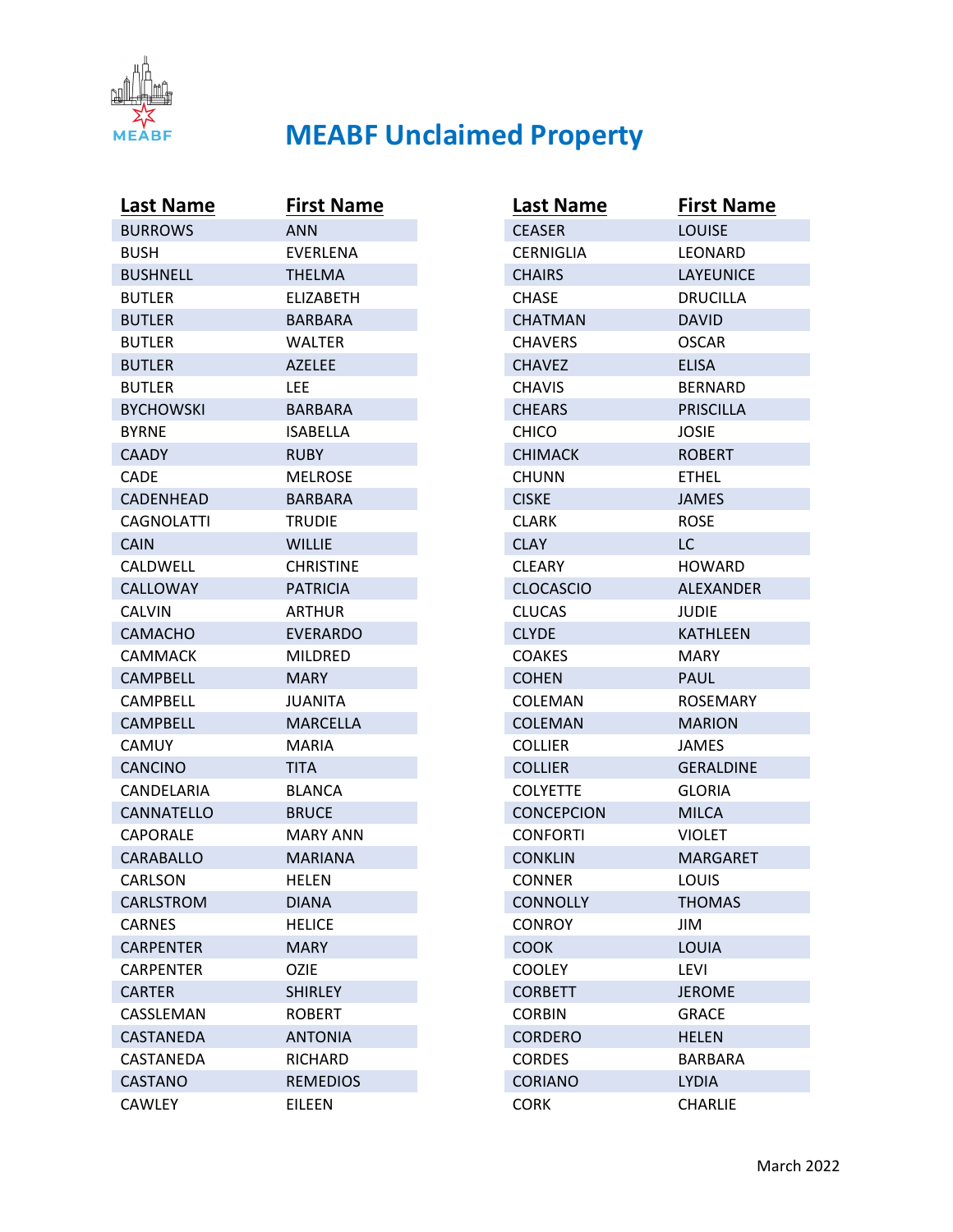

| Last Name            | <b>First Name</b> |
|----------------------|-------------------|
| <b>CORTES</b>        | <b>ELLEN</b>      |
| <b>CORTEZ</b>        | <b>DELORES</b>    |
| <b>COSSIA</b>        | GLADYS            |
| <b>COSTABILE</b>     | <b>JUDITH</b>     |
| <b>COTTON</b>        | <b>VERBON</b>     |
| COTTON               | <b>PATRICIA</b>   |
| COWAN                | <b>JOAN</b>       |
| CRAIG                | <b>GWENDOLYN</b>  |
| <b>CRAWLEY</b>       | <b>JANET</b>      |
| <b>CRESPO</b>        | BARBARA           |
| <b>CREWS-MC ADOO</b> | <b>GLORIA</b>     |
| <b>CRIBBEN</b>       | MARK              |
| <b>CRISS</b>         | <b>WILLIE</b>     |
| <b>CROCKETT</b>      | JANICE            |
| <b>CROSS</b>         | <b>QUEEN</b>      |
| <b>CROSS</b>         | GLYN              |
| <b>CRUZ</b>          | <b>ISRAEL</b>     |
| CRUZ                 | <b>EDWIN</b>      |
| <b>CUMMINGS</b>      | <b>JOAN</b>       |
| CUNNINGHAN           | <b>ROOSEVELT</b>  |
| <b>D ANDREA</b>      | <b>KATHLEEN</b>   |
| <b>DAGGETT</b>       | ILLA              |
| <b>DAMARJIAN</b>     | <b>GARABED</b>    |
| DANIEL               | ARTHUR            |
| DARBY                | <b>JOSEPH</b>     |
| <b>DAUGHERTY</b>     | WILLIAM           |
| <b>DAVENPORT</b>     | <b>CHERLYN</b>    |
| DAVILA               | <b>ANTONIO</b>    |
| <b>DAVIS</b>         | <b>SUE</b>        |
| <b>DAVIS</b>         | MAYOLA            |
| <b>DAVIS</b>         | <b>ROSALIE</b>    |
| <b>DAVIS</b>         | <b>FANNIE</b>     |
| <b>DAVIS</b>         | <b>FREDDIE</b>    |
| <b>DAVIS</b>         | <b>GWENDOLYN</b>  |
| <b>DAVIS</b>         | <b>RUTHIE</b>     |
| <b>DAVIS</b>         | HUGO              |
| <b>DAVIS</b>         | <b>MARY</b>       |
| <b>DAVISON</b>       | LARRY             |
| <b>DAWSON</b>        | <b>ANNIE</b>      |

| Last Name          | <b>First Name</b> |
|--------------------|-------------------|
| DAY.               | <b>GRACE</b>      |
| <b>DAYAN</b>       | <b>RITA</b>       |
| DE JESUS           |                   |
| DE LA CRUZ         | <b>CECILIA</b>    |
| DE LA ROSA         | EDWARD            |
| DE WILDE           | <b>JOHNNIE</b>    |
| <b>DEADY</b>       | MARK              |
| <b>DEAH</b>        | <b>PHILIP</b>     |
| <b>DEBOW</b>       | <b>RUSSELL</b>    |
| <b>DEE</b>         | <b>MARGARET</b>   |
| <b>DEGOLLADO</b>   | <b>RAMON</b>      |
| <b>DEGONIA</b>     | <b>RITA</b>       |
| <b>DEKNEEF</b>     | ANNE              |
| <b>DEL ANGEL</b>   | LILIA             |
| <b>DEL RIVERO</b>  | ANGEL             |
| <b>DELGADO</b>     | <b>CARLOS</b>     |
| <b>DELPRINCIPE</b> | <b>GRACE</b>      |
| <b>DELTS</b>       | <b>SUSAN</b>      |
| DEMUTH             | SHARON            |
| <b>DEPATIE</b>     | FRANKLIN          |
| DI CERA            | JOHN              |
| <b>DIANOVSKY</b>   | <b>MARY</b>       |
| DIAZ               | CARMEN            |
| <b>DIAZ</b>        | <b>CARMEN</b>     |
| <b>DICKENS</b>     | JUAN              |
| <b>DIGGS</b>       | <b>NOAH</b>       |
| <b>DILLON</b>      | TOMMIE            |
| <b>DILWORTH</b>    | MARY              |
| DINE               | <b>DENNIS</b>     |
| <b>DINEEN</b>      | <b>BONNIE</b>     |
| <b>DIXON</b>       | <b>NORMA</b>      |
| <b>DIXON</b>       | <b>ALYCE</b>      |
| <b>DIXON</b>       | <b>BETTY</b>      |
| <b>DODDS</b>       | <b>BESSIE</b>     |
| <b>DOE</b>         | <b>CLAIRE</b>     |
| <b>DONELIN</b>     | <b>MARIE</b>      |
| <b>DONLEY</b>      | <b>DAVID</b>      |
| <b>DOOCY</b>       | <b>JUDITH</b>     |
| <b>DOOLEY</b>      | <b>LUCILLE</b>    |
| <b>DOOLEY</b>      | <b>BEVERLY</b>    |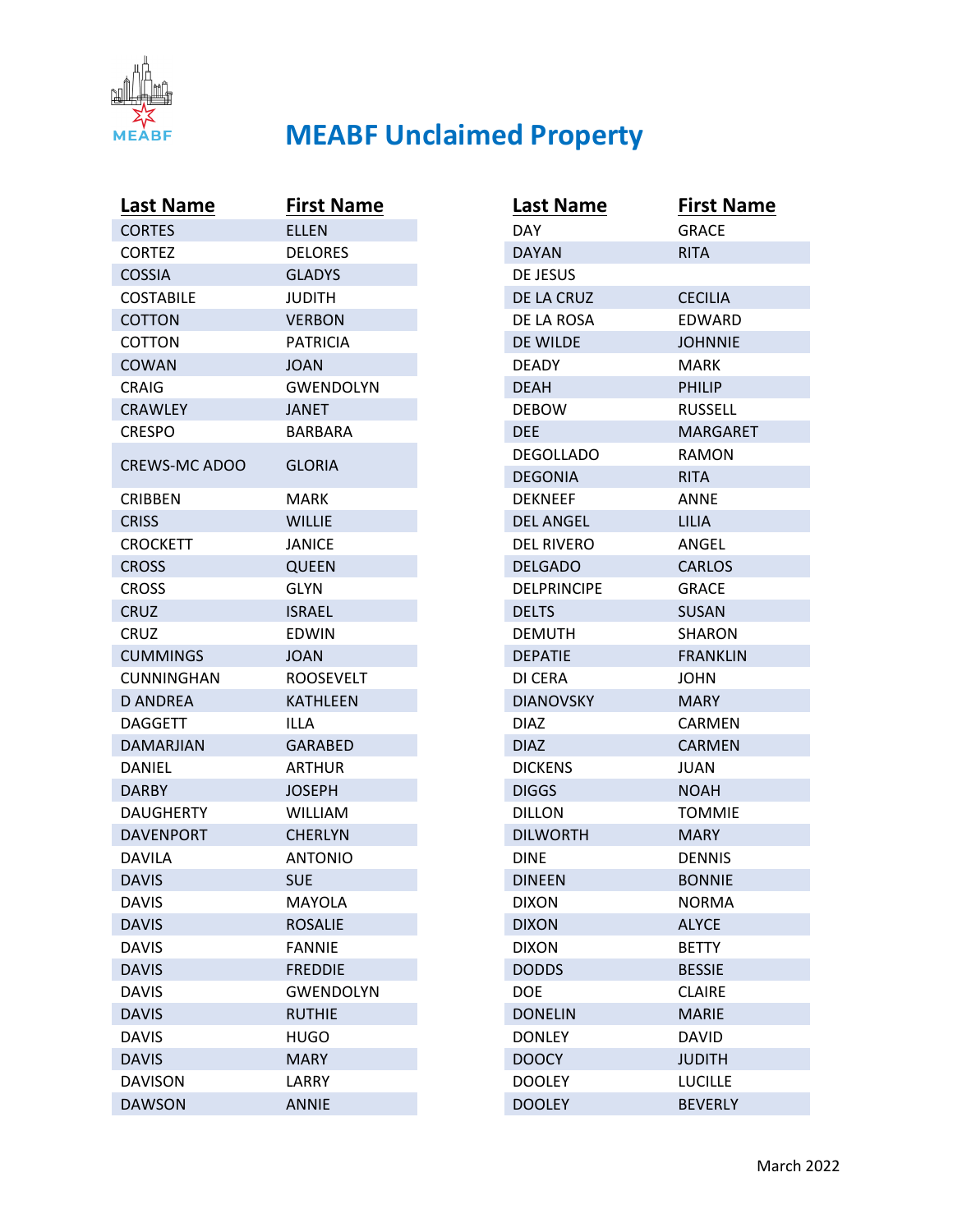

| <b>Last Name</b>  | <b>First Name</b> |
|-------------------|-------------------|
| <b>DORWART</b>    | <b>THOMAS</b>     |
| <b>DOUCET</b>     | <b>IRVING</b>     |
| <b>DOUGHERTY</b>  | <b>NANCY</b>      |
| <b>DOWD</b>       | <b>PATRICIA</b>   |
| <b>DOWNING</b>    | GERALD            |
| <b>DOWNS</b>      | RANDALL           |
| <b>DRISCOLL</b>   | <b>TIMOTHY</b>    |
| <b>DRIVER</b>     | EARL              |
| <b>DUDEK</b>      | <b>RICHARD</b>    |
| <b>DUKE</b>       | <b>MARY</b>       |
| <b>DUNCAN</b>     | LULA              |
| <b>DUNN</b>       | <b>CAMILLA</b>    |
| <b>DUNNE</b>      | <b>PETER</b>      |
| <b>DUNSON</b>     | <b>YVONNE</b>     |
| <b>DURHAM</b>     | <b>ALDER</b>      |
| <b>DURR</b>       | <b>WALTER</b>     |
| <b>DURRELL</b>    | <b>MELVIN</b>     |
| <b>DUSHKIN</b>    | м                 |
| <b>DVORAK</b>     | <b>MICHAEL</b>    |
| <b>DYE</b>        | <b>CAROLINE</b>   |
| <b>DYMON</b>      | <b>CHRISTINE</b>  |
| <b>DZIALO</b>     | <b>JOHN</b>       |
| <b>EAGLIN</b>     | EDWARD            |
| <b>EASLEY</b>     | <b>CATHERINE</b>  |
| <b>ECKLES</b>     | LOUELLA           |
| <b>EDWARDS</b>    | <b>GRADY</b>      |
| <b>EFTIMIADIS</b> | YOLIYA            |
| <b>EKLUND</b>     | <b>DARIEL</b>     |
| <b>ELAM</b>       | <b>MARY</b>       |
| <b>ELLSWORTH</b>  | <b>WILLIAM</b>    |
| <b>ELMASRI</b>    | <b>FALAH</b>      |
| <b>EMERICH</b>    | <b>MARY</b>       |
| <b>ENGLAND</b>    | <b>KAREN</b>      |
| <b>EPPERSON</b>   | <b>THEOPHILU</b>  |
| <b>EPPS</b>       | MILDRED           |
| <b>ERLEMANN</b>   | <b>JACOB</b>      |
| ESAU              | <b>ARLENE</b>     |
| <b>ESCARPITA</b>  | <b>MARTHA</b>     |
| <b>ESTELLE</b>    | LINDA             |
| <b>ESTERSON</b>   | <b>IRWIN</b>      |

| <b>Last Name</b> | <b>First Name</b> |
|------------------|-------------------|
| <b>EVANS</b>     | LAWRENCE          |
| <b>EVANS</b>     | <b>JUANITA</b>    |
| <b>EVANS</b>     | <b>THEODORE</b>   |
| <b>FADALE</b>    | <b>WINIFRED</b>   |
| FAIR             | <b>DOROTHY</b>    |
| <b>FAIRLEY</b>   | <b>DOROTHY</b>    |
| <b>FAIRNOT</b>   | <b>WILLARD</b>    |
| <b>FANNING</b>   | <b>MARIE</b>      |
| <b>FARFAN</b>    | BLANCA            |
| <b>FARMAKIS</b>  | <b>JOHN</b>       |
| <b>FARMER</b>    | <b>ANNETTE</b>    |
| <b>FARMER</b>    | <b>EARLENE</b>    |
| <b>FAUST</b>     | <b>EUGENE</b>     |
| <b>FELDMAN</b>   | <b>HYMAN</b>      |
| <b>FELTON</b>    | <b>JULIA</b>      |
| <b>FERGUSON</b>  | LEOLA             |
| FERRAREN         | <b>WINIFRED</b>   |
| <b>FIGGERS</b>   | H.                |
| <b>FINCH</b>     | <b>WILLIE</b>     |
| <b>FINN</b>      | SAMUEL            |
| <b>FLANDERS</b>  | <b>MARGARET</b>   |
| <b>FLEISCHER</b> | <b>JOSEPH</b>     |
| <b>FLETCHER</b>  | <b>HAROLD</b>     |
| <b>FLORES</b>    | <b>CARMEN</b>     |
| <b>FLORES</b>    | M OLGA            |
| <b>FLORES</b>    | <b>CECILIA</b>    |
| <b>FLOYD</b>     | <b>BESSIE</b>     |
| <b>FLYNN</b>     | <b>WILLIAM</b>    |
| <b>FLYNN</b>     | <b>PATRICK</b>    |
| <b>FORLENZO</b>  | <b>ANTHONY</b>    |
| <b>FORNUTO</b>   | <b>CHARLES</b>    |
| <b>FORREST</b>   | <b>MAXINE</b>     |
| <b>FOSTER</b>    | <b>ROYAL</b>      |
| <b>FOWLER</b>    | <b>MARY</b>       |
| <b>FOX</b>       | <b>ROGER</b>      |
| <b>FRAZIERE</b>  | <b>RALPH</b>      |
| <b>FREEMAN</b>   | <b>LUCILLE</b>    |
| <b>FRIERSON</b>  | <b>WILLIAM</b>    |
| <b>FRISBY</b>    | <b>MARTHA</b>     |
| <b>FROST</b>     | <b>WILLIAM</b>    |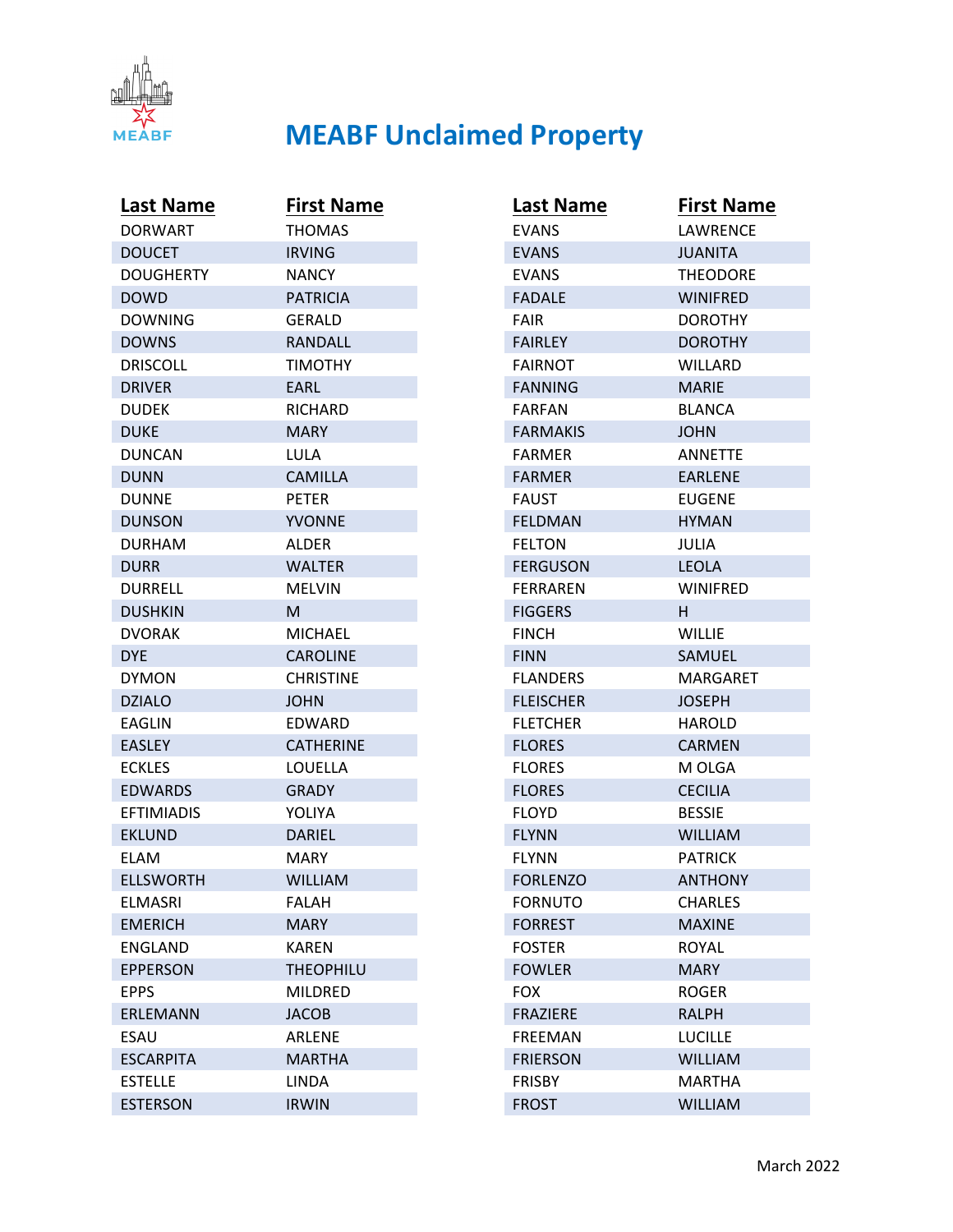

| <b>Last Name</b>    | <b>First Name</b> |
|---------------------|-------------------|
| <b>FRUTOS</b>       | <b>GERTRUDE</b>   |
| <b>FULLER</b>       | <b>DENISE</b>     |
| <b>FUMBANKS</b>     | <b>CYRIL</b>      |
| <b>GALLAGHER</b>    | <b>MARGARET</b>   |
| GALLARDO            | MARIA             |
| <b>GALLOWAY</b>     | <b>JOHN</b>       |
| <b>GANTT</b>        | <b>DENISE</b>     |
| <b>GARCIA</b>       | <b>CARMEN</b>     |
| <b>GARCIA</b>       | <b>MERCEDES</b>   |
| <b>GARCIA</b>       | ANGEL             |
| <b>GARCIA</b>       | <b>YVETTE</b>     |
| <b>GARCIA</b>       | <b>ANTONIA</b>    |
| <b>GARCIA JR</b>    | <b>BALDOMERO</b>  |
| GARDNER             | <b>KATIE</b>      |
| GARDNER             | P                 |
| <b>GARDNER</b>      | <b>GERMAN</b>     |
| GARNER              | <b>CAROLYN</b>    |
| <b>GARRETT</b>      | <b>LORETA</b>     |
| GAVIN               | <b>WILLIAM</b>    |
| <b>GAVIN</b>        | <b>RITA</b>       |
| GAY                 | <b>REGINALD</b>   |
| <b>GETNER</b>       | <b>MARISTELLE</b> |
| <b>GETTINGS</b>     | <b>JAMES</b>      |
| <b>GIANNOPOULOS</b> | JO                |
| <b>GIANNOPOULOS</b> | <b>NICK</b>       |
| <b>GIBBONS</b>      | <b>IRENE</b>      |
| <b>GIBBONS</b>      | JERRY             |
| <b>GIBSON</b>       | <b>DOROTHY</b>    |
| <b>GIBSON</b>       | <b>GRACE</b>      |
| <b>GIBSON</b>       | <b>GLORIA</b>     |
| <b>GIBSON</b>       | <b>DELBERT</b>    |
| <b>GIERSCH</b>      | <b>DOROTHY</b>    |
| <b>GILMORE</b>      | <b>ALBERTA</b>    |
| <b>GINES</b>        | <b>JUAN</b>       |
| <b>GLOVER</b>       | <b>HUGH</b>       |
| <b>GLOVER</b>       | <b>VALERIA</b>    |
| <b>GLOVER</b>       | <b>ROSA</b>       |
| <b>GLYNN</b>        | <b>DOROTHEA</b>   |

| <b>Last Name</b> | <b>First Name</b> |
|------------------|-------------------|
| GODBOLD          | <b>LOUISE</b>     |
| <b>GOLDEN</b>    | <b>MARY JANE</b>  |
| <b>GOMEZ</b>     | <b>GLORIA</b>     |
| <b>GONZALES</b>  | <b>GLORIA</b>     |
| <b>GONZALES</b>  | <b>DORA</b>       |
| <b>GONZALEZ</b>  | <b>ELOIZA</b>     |
| <b>GONZALEZ</b>  | <b>RAMON</b>      |
| <b>GONZALEZ</b>  | YOLANDA           |
| GONZALEZ         | <b>CARMEN</b>     |
| <b>GONZALEZ</b>  | <b>DELIA</b>      |
| <b>GOODVOICE</b> | EDWARD            |
| <b>GORDON</b>    | <b>MARJORIE</b>   |
| GORDON           | <b>SIDNEY</b>     |
| GOSS             | <b>CHARLIE</b>    |
| <b>GRACE</b>     | <b>PATRICK</b>    |
| <b>GRAFF</b>     | <b>SHIRLEY</b>    |
| <b>GRAHAM</b>    | <b>THOMAS</b>     |
| <b>GRAHAM</b>    | <b>FLORIDA</b>    |
| GRAHAM           | JUNE              |
| <b>GRANT</b>     | <b>DON</b>        |
| <b>GRASSER</b>   | RICHARD           |
| <b>GRAY</b>      | LEONARD           |
| GRAY             | <b>LUCILE</b>     |
| GREEN            | <b>MARY</b>       |
| <b>GREEN</b>     | JOEL              |
| <b>GREEN</b>     | <b>EMMA</b>       |
| GREEN            | <b>FRANK</b>      |
| GREEN            | <b>WILLIE</b>     |
| <b>GREENLEAF</b> | CYNTHIA           |
| <b>GREENWOOD</b> | <b>VALERY</b>     |
| <b>GREER</b>     | LILLIE            |
| <b>GREGORY</b>   | <b>MARY</b>       |
| <b>GRIFFIS</b>   | <b>LENA</b>       |
| <b>GRIGGS</b>    | <b>PEARLINE</b>   |
| <b>GRIGGS</b>    | <b>ARLENE</b>     |
| <b>GRIMM</b>     | <b>ROBERT</b>     |
| <b>GRISKO</b>    | <b>STANLEY</b>    |
| <b>GROBAN</b>    | <b>ELINOR</b>     |
| <b>GUAJAN</b>    | <b>FLAVIA</b>     |
| <b>GUTIERREZ</b> | <b>LORETO</b>     |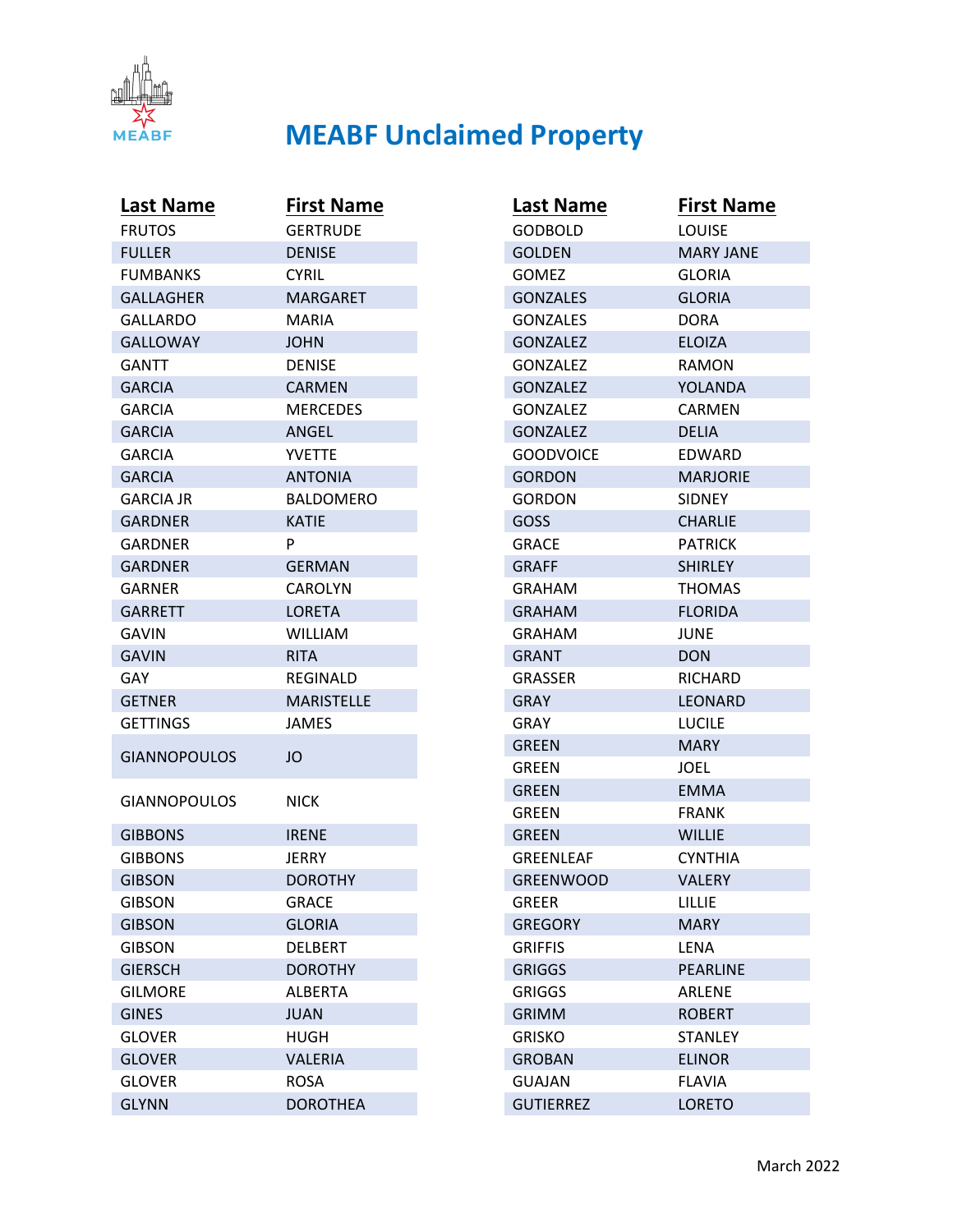

| <b>Last Name</b>    | <b>First Name</b> |
|---------------------|-------------------|
| <b>GUTIERREZ</b>    | <b>IMELDA</b>     |
| GUY.                | <b>CANDY</b>      |
| <b>GUYTON</b>       | <b>ETHEL</b>      |
| <b>HAGARTY</b>      | <b>MARIE</b>      |
| HAGY                | <b>SHELLEY</b>    |
| <b>HALL</b>         | <b>RICHARD</b>    |
| HALL                | <b>FRANCIS</b>    |
| <b>HAMMOND-APEA</b> | <b>FLIZABETH</b>  |
| <b>HAMPTON</b>      | <b>PATRICIA</b>   |
| <b>HANNAH</b>       | <b>JEROME</b>     |
| HANUMAN             | DEOSARUP          |
| <b>HARBIN</b>       | <b>BERTHA</b>     |
| <b>HARDIN</b>       | <b>DANIEL</b>     |
| <b>HARDIN</b>       | <b>LISA</b>       |
| HAROLD              | <b>EMILY</b>      |
| <b>HARPER</b>       | LETTIE            |
| <b>HARPER</b>       | SANDRA            |
| <b>HARRINGTON</b>   | B.                |
| <b>HARRIS</b>       | WILLIE            |
| <b>HARRIS</b>       | LANZIE            |
| <b>HARRIS</b>       | <b>BILLIE</b>     |
| <b>HARRIS</b>       | <b>TARLIECE</b>   |
| <b>HARRIS</b>       | <b>BARBARA</b>    |
| <b>HARRIS</b>       | <b>WILLIAM</b>    |
| <b>HARRIS</b>       | <b>CAROLYN</b>    |
| <b>HARRIS</b>       | <b>JOEL</b>       |
| <b>HARRIS</b>       | <b>MOSES</b>      |
| <b>HARRIS</b>       | <b>ELIZABETH</b>  |
| <b>HARRISON</b>     | SARAH             |
| <b>HARRISON</b>     | <b>SHARON</b>     |
| HART                | <b>KATHERINE</b>  |
| <b>HARTFIELD</b>    | <b>BETTY</b>      |
| <b>HARVEY</b>       | MARGARET          |
| <b>HARVEY</b>       | <b>JENNIFER</b>   |
| <b>HARVEY</b>       | <b>BRIAN</b>      |
| <b>HATCH</b>        | <b>EULA</b>       |
| <b>HATCHETT</b>     | <b>HERMIA</b>     |
| <b>HAUG</b>         | <b>DOLORES</b>    |
| <b>HAVENNER</b>     | <b>STEPHEN</b>    |

| <b>Last Name</b> | <b>First Name</b> |
|------------------|-------------------|
| <b>HAWES</b>     | <b>SONJA</b>      |
| <b>HAWKINS</b>   | <b>THOMAS</b>     |
| <b>HAWKINS</b>   | <b>JOSEPH</b>     |
| <b>HAWKINS</b>   | <b>DOROTHY</b>    |
| <b>HAYES</b>     | <b>ROSEMARY</b>   |
| <b>HAYES</b>     | LILLIE            |
| <b>HAYES</b>     | <b>SHEILA</b>     |
| <b>HAYMORE</b>   | <b>PATRICIA</b>   |
| <b>HAYNES</b>    | <b>NERLEAN</b>    |
| HEALY            | JOSEPH            |
| <b>HEALY</b>     | <b>EDWARD</b>     |
| <b>HEINTZ</b>    | <b>MARCELLA</b>   |
| <b>HEMPHILL</b>  | <b>LUCY</b>       |
| HENDERSON        | <b>FINIS</b>      |
| <b>HENDERSON</b> | <b>EARLINE</b>    |
| <b>HENRY</b>     | <b>PATRICK</b>    |
| <b>HENSON</b>    | <b>DAVID</b>      |
| <b>HEPPERT</b>   | DAVID             |
| <b>HEREDIA</b>   | JOHN              |
| <b>HERNANDEZ</b> | MARIA             |
| <b>HERNANDEZ</b> | <b>RAMONA</b>     |
| HERNANDEZ        | JUAN              |
| <b>HERNANDEZ</b> | <b>JULIAN</b>     |
| HERNANDEZ        | <b>ALICIA</b>     |
| <b>HESLIN</b>    | <b>DANIEL</b>     |
| <b>HICKMON</b>   | JOE               |
| <b>HICKS</b>     | <b>MARIE</b>      |
| <b>HICKS</b>     | <b>MONESTHER</b>  |
| <b>HICKS</b>     | <b>DOLORES</b>    |
| <b>HICKS</b>     | CAROL             |
| <b>HIGGINS</b>   | <b>THOMAS</b>     |
| <b>HILL</b>      | <b>BOBIE</b>      |
| <b>HILL</b>      | <b>CLARA</b>      |
| <b>HILL</b>      | <b>EDDIE</b>      |
| <b>HILL</b>      | <b>SERETHA</b>    |
| <b>HINES</b>     | <b>ARTHUR</b>     |
| <b>HOCH</b>      | <b>JERZY</b>      |
| <b>HODGES</b>    | <b>JAMES</b>      |
| <b>HODGES</b>    | <b>ASA</b>        |
| <b>HODZIMA</b>   | <b>GERALDINE</b>  |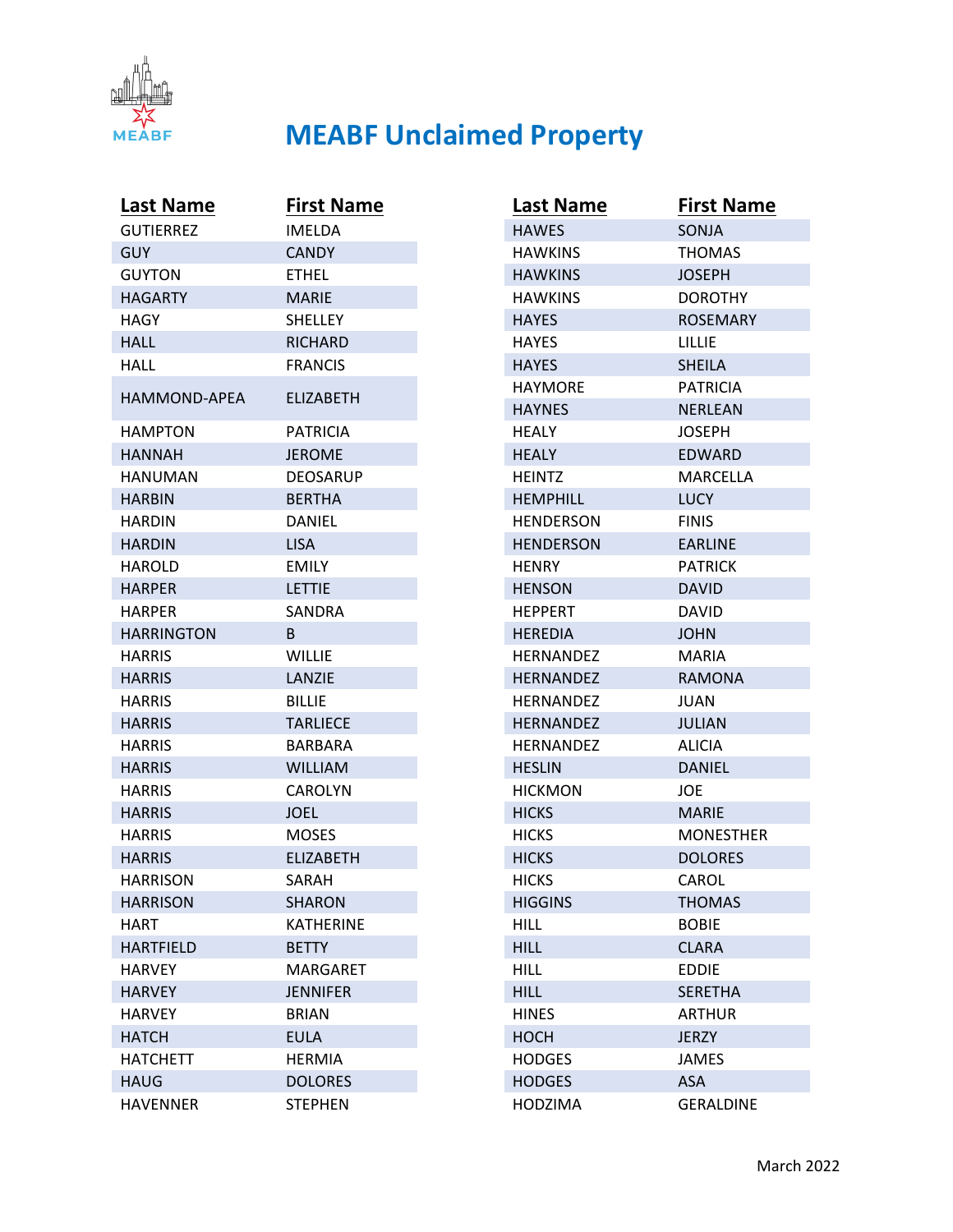

| <b>Last Name</b>  | <b>First Name</b> |
|-------------------|-------------------|
| <b>HOECKNER</b>   | <b>ROSE</b>       |
| <b>HOFFMAN</b>    | <b>EDWARD</b>     |
| <b>HOGUE</b>      | <b>JEROME</b>     |
| <b>HOLLIMAN</b>   | DELLA             |
| <b>HOLLINS</b>    | <b>BARBARA</b>    |
| <b>HOLLOWAY</b>   | <b>BILLIE</b>     |
| <b>HOLMAN</b>     | <b>WILLIE</b>     |
| <b>HOLMES</b>     | LILLIE            |
| <b>HOLMES</b>     | <b>SAMUEL</b>     |
| <b>HOLT</b>       | <b>SHIRLEY</b>    |
| <b>HOLYFIELD</b>  | EDGAR             |
| <b>HONKISZ</b>    | HELEN             |
| <b>HOOD</b>       | <b>ODESSA</b>     |
| <b>HOPKINS</b>    | <b>JOHN</b>       |
| <b>HOPSON</b>     | <b>RUBY</b>       |
| <b>HORSKY</b>     | JAMES             |
| <b>HORTON</b>     | JEAN              |
| <b>HOSCH</b>      | SHERMAN           |
| <b>HOTSON</b>     | MARY.             |
| <b>HOUGH</b>      | <b>RICHARD</b>    |
| <b>HOWARD</b>     | <b>ROSE</b>       |
| HOWARD            | <b>JOSEPH</b>     |
| <b>HOWELL</b>     | <b>WILLIAM</b>    |
| <b>HOZIER</b>     | <b>CHARLENE</b>   |
| <b>HUCK</b>       | <b>ELLA</b>       |
| <b>HUDSON</b>     | <b>DONNA</b>      |
| <b>HUDSON</b>     | LEEDONNA          |
| <b>HUDSON</b>     | <b>BETTYE</b>     |
| <b>HUDSON</b>     | <b>CELESTE</b>    |
| <b>HUFF</b>       | GEORGE            |
| <b>HUGHES</b>     | <b>GEORGE</b>     |
| <b>HUGHES</b>     | <b>PAULINE</b>    |
| <b>HUMPHERY</b>   | <b>JAMES</b>      |
| <b>HUNDRIESER</b> | <b>MARGUERIT</b>  |
| <b>HUNT</b>       | <b>HELEN</b>      |
| <b>HUNTER</b>     | <b>IOLA</b>       |
| <b>HURST</b>      | <b>CHARLES</b>    |
| <b>HUSSEY</b>     | <b>EVELYN</b>     |
| <b>HUTCHINSON</b> | <b>STELLA</b>     |
| <b>HUWALD</b>     | <b>JUNE</b>       |

| Last Name        | <b>First Name</b> |
|------------------|-------------------|
| <b>HYLASZEK</b>  | <b>HARRIET</b>    |
| <b>HYNER</b>     | <b>JESSE</b>      |
| <b>HYNES</b>     | <b>WILLIAM</b>    |
| <b>IBARRA</b>    | <b>EDNA</b>       |
| IBE              | <b>IBEAWUCHI</b>  |
| <b>INGRAM</b>    | LULA              |
| <b>IRVIN</b>     | <b>DELORES</b>    |
| <b>IRVING</b>    | LAVERNE           |
| <b>ISLER</b>     | ARTHUR            |
| <b>ISOM</b>      | ANNIE             |
| <b>IVORY</b>     | <b>AUGUSTA</b>    |
| <b>IWAOKA</b>    | <b>ELLYN</b>      |
| <b>IZYDORSKI</b> | <b>ELEANOR</b>    |
| JACKSON          | <b>ANDREW</b>     |
| <b>JACKSON</b>   | <b>LIONEL</b>     |
| <b>JACKSON</b>   | <b>FRANKIE</b>    |
| <b>JACKSON</b>   | LUCINDA           |
| JACKSON          | <b>ALICE</b>      |
| <b>JACKSON</b>   | <b>BETTY</b>      |
| JACKSON          | SANDRA            |
| <b>JACKSON</b>   | <b>JOHN</b>       |
| <b>JACOB</b>     | <b>ROGER</b>      |
| <b>JACOBS</b>    | <b>WILLIE</b>     |
| <b>JACOBSEN</b>  | JACQUELIN         |
| <b>JAMES</b>     | U                 |
| JAMES            | <b>CUSBORD</b>    |
| <b>JAMES</b>     | <b>OLLIE</b>      |
| <b>JAMISON</b>   | <b>GRACE</b>      |
| <b>JARECKI</b>   | <b>MARCIA</b>     |
| <b>JASPER</b>    | JOAN              |
| <b>JEFFERSON</b> | <b>DYVONETTE</b>  |
| <b>JEFFERSON</b> | JANE              |
| <b>JEFFERSON</b> | <b>MARIE</b>      |
| <b>JEFFERSON</b> | <b>CLARENCE</b>   |
| <b>JEFFERSON</b> | <b>FREDDIE</b>    |
| <b>JEFFRIES</b>  | <b>JOHN</b>       |
| <b>JENKINS</b>   | <b>FLOSSIE</b>    |
| <b>JENKINS</b>   | <b>KATHERINE</b>  |
| <b>JENKINS</b>   | <b>HATTIE</b>     |
| <b>JENSEN</b>    | <b>ALLEN</b>      |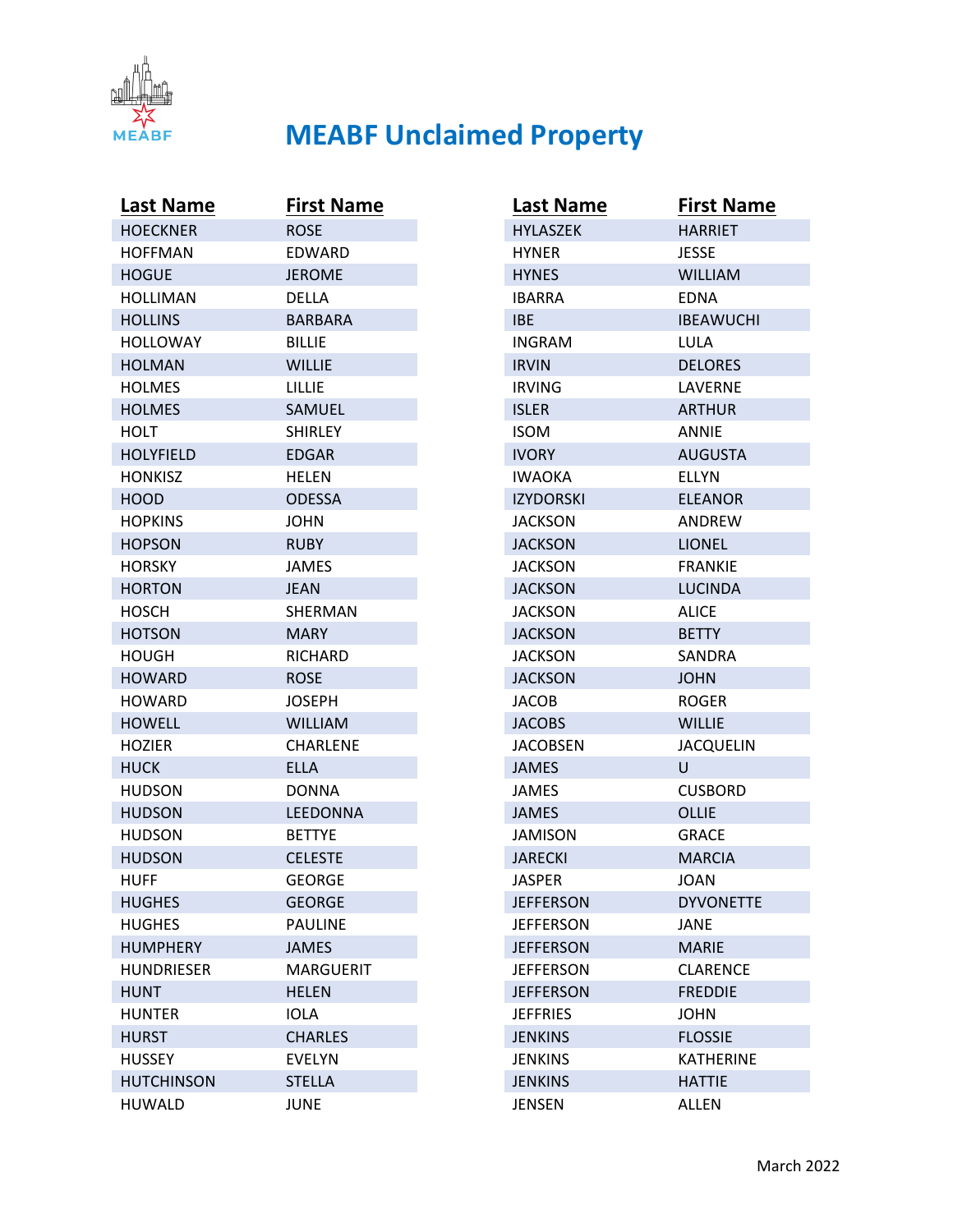

| Last Name        | <b>First Name</b> |
|------------------|-------------------|
| <b>JOHNSON</b>   | <b>WARREN</b>     |
| <b>JOHNSON</b>   | ELLA              |
| <b>JOHNSON</b>   | <b>GLORIA</b>     |
| JOHNSON          | <b>LIZZIE</b>     |
| <b>JOHNSON</b>   | <b>ROY</b>        |
| <b>JOHNSON</b>   | <b>VIVIAN</b>     |
| <b>JOHNSON</b>   | <b>BERNICE</b>    |
| <b>JOHNSON</b>   | <b>MYRTIS</b>     |
| <b>JOHNSON</b>   | <b>HERBERT</b>    |
| <b>JOHNSON</b>   | MARY              |
| <b>JOHNSON</b>   | <b>WILLIE</b>     |
| JOHNSTON         | EVA               |
| <b>JONES</b>     | <b>JAMES</b>      |
| <b>JONES</b>     | <b>WILLIAM</b>    |
| <b>JONES</b>     | LAURA             |
| <b>JONES</b>     | <b>CALLIE</b>     |
| <b>JONES</b>     | <b>RONALD</b>     |
| JONES            | AMANDA            |
| <b>JONES</b>     | <b>BEATRICE</b>   |
| JONES            | CAROLYN           |
| <b>JONES</b>     | SHAFTER           |
| JONES            | EDWARD            |
| <b>JONES</b>     | <b>BONNIE</b>     |
| JORDAN           | CHERYL            |
| <b>JOSEPH</b>    | <b>PIERRE</b>     |
| <b>JOSEPH</b>    | <b>JOSEPH</b>     |
| <b>JUCABAN</b>   | <b>ERNESTO</b>    |
| <b>JURADO</b>    | <b>JOSEFINA</b>   |
| <b>KADLEC</b>    | <b>HELGA</b>      |
| KALEMANOFF       | CAROL             |
| <b>KALLOW</b>    | <b>MARTIN</b>     |
| <b>KAPLAN</b>    | <b>HOWARD</b>     |
| <b>KAPLANSKI</b> | <b>STEPHEN</b>    |
| <b>KAWASHIMA</b> | SALLY             |
| <b>KAY</b>       | <b>CHARLES</b>    |
| <b>KECK</b>      | <b>GERTRUDE</b>   |
| <b>KELLEHER</b>  | <b>TOM</b>        |
| <b>KELLUM</b>    | NATHANIEL         |
| <b>KELLUM</b>    | <b>DONNA</b>      |
| <b>KELLY</b>     | LORETTA           |

| <b>Last Name</b>  | <b>First Name</b> |
|-------------------|-------------------|
| <b>KELLY</b>      | JOHN              |
| <b>KELLY</b>      | JOHN              |
| <b>KELSON</b>     | <b>JOSEPH</b>     |
| <b>KENNEDY</b>    | JOHN              |
| KENT              | <b>SARAH</b>      |
| <b>KENWARD</b>    | J                 |
| <b>KETCHENS</b>   | <b>ROZETIER</b>   |
| <b>KEYS</b>       | <b>FTHFL</b>      |
| <b>KIELTYKA</b>   | <b>DENNIS</b>     |
| KIM               | <b>HALLEN</b>     |
| <b>KIMPEL</b>     | <b>WILLIAM</b>    |
| <b>KINCY</b>      | JAMES             |
| <b>KING</b>       | <b>FANNIE</b>     |
| KING              | BARBARA           |
| <b>KING</b>       | <b>CLARA</b>      |
| <b>KIRBY</b>      | <b>ROBERT</b>     |
| <b>KIRKLAND</b>   | SHIRLEY           |
| <b>KLOUCEK</b>    | MAURFEN           |
| <b>KNAPP</b>      | <b>JAMES</b>      |
| <b>KNOWLES</b>    | JOSEPHINE         |
| <b>KNOWSKI</b>    | <b>JOSEPHINE</b>  |
| <b>KNOX</b>       | <b>ROSE</b>       |
| <b>KOPERCZAK</b>  | <b>JOSEPH</b>     |
| <b>KOSS</b>       | <b>GERMAINE</b>   |
| <b>KOUCHOUKOS</b> | <b>GEORGE</b>     |
| <b>KRAMER</b>     | SARA              |
| <b>KRAVITZ</b>    | <b>DOROTHY</b>    |
| <b>KRESSER</b>    | <b>ROSEMARIE</b>  |
| <b>KRUIZE</b>     | <b>WILLIAM</b>    |
| KUMAR             | YASH              |
| <b>KUNACH</b>     | <b>STANLEY</b>    |
| <b>KUNATH</b>     | URSALA            |
| <b>KURLANSKY</b>  | <b>BEATRICE</b>   |
| <b>KYLE</b>       | <b>PAULETTA</b>   |
| <b>LA FOND</b>    | <b>NOLAN</b>      |
| LABELLE           | <b>MARNE</b>      |
| <b>LABELLE</b>    | <b>VINCENT</b>    |
| LACOURSIERE       | <b>RITA</b>       |
| <b>LAGUNAS</b>    | <b>RAMON</b>      |
| LAKEHOMER         | <b>GEORGE</b>     |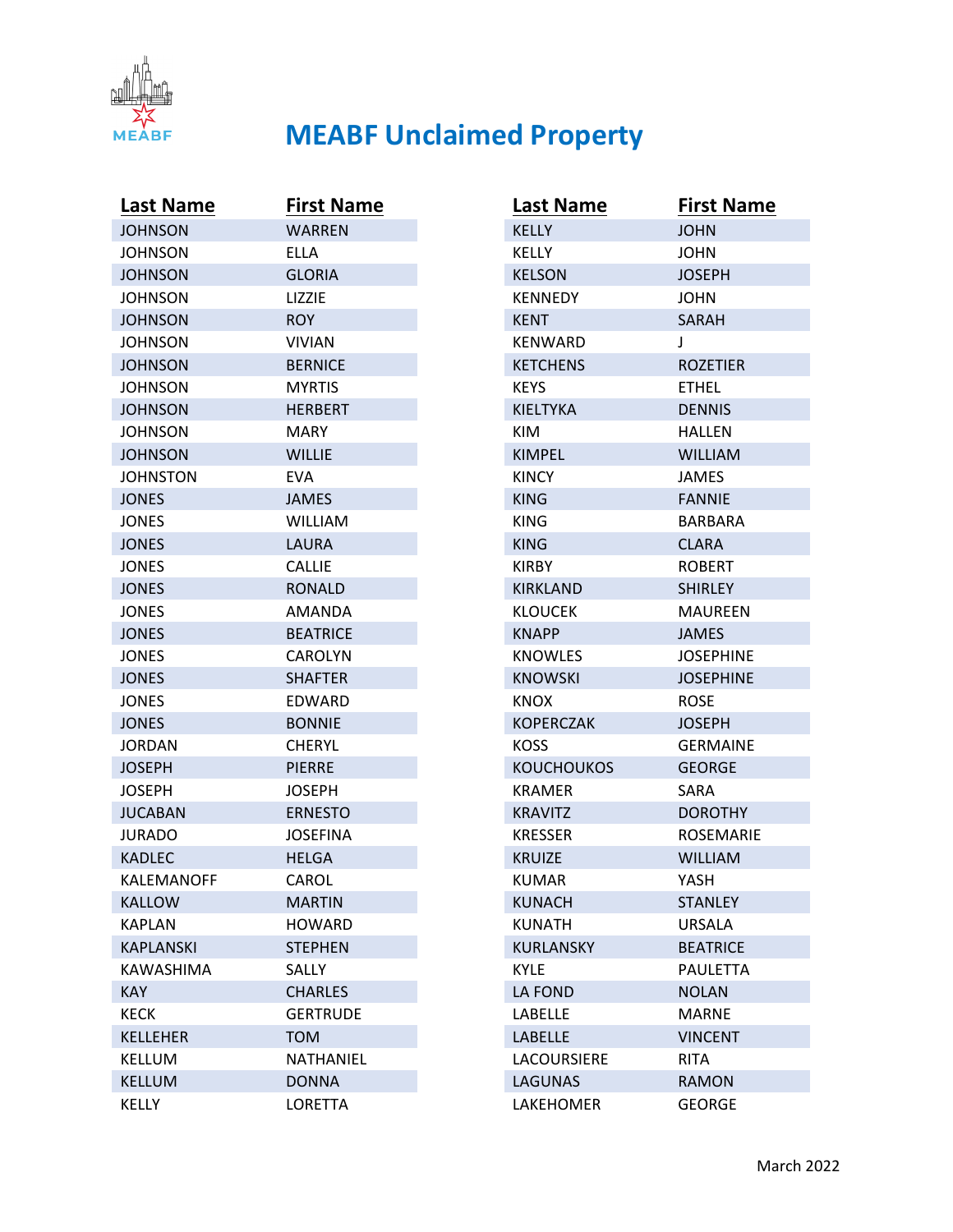

| <b>Last Name</b> | <b>First Name</b> |
|------------------|-------------------|
| <b>LAMAR</b>     | <b>JAMES</b>      |
| LANDIN           | JUAN              |
| <b>LANDRY</b>    | <b>LIONEL</b>     |
| LANE             | <b>ROGER</b>      |
| LANEY            | MARY              |
| LARA             | JOSE              |
| LARKIN           | <b>PATRICK</b>    |
| LASANE           | MARYANN           |
| <b>LAVERTY</b>   | <b>FRANCIS</b>    |
| LAW              | <b>NETTIE</b>     |
| LAWRENCE         | <b>ADOLPH</b>     |
| LAWRYN           | <b>DOLORES</b>    |
| <b>LAWSON</b>    | <b>JOHN</b>       |
| LAWSON           | <b>RUBY</b>       |
| <b>LAWSON</b>    | <b>EUGENE</b>     |
| LAYES            | OLGA              |
| LEE              | LENA              |
| LEE              | JERRI             |
| LEE              | <b>FRANCENNE</b>  |
| LEECH            | <b>NICHOLAS</b>   |
| <b>LEIBS</b>     | <b>SAMUEL</b>     |
| <b>LEROY</b>     | EMMANUEL          |
| <b>LESCH</b>     | <b>RICHARD</b>    |
| <b>LESTER</b>    | <b>BURLEIGH</b>   |
| <b>LEVY</b>      | <b>CAROL</b>      |
| <b>LEWICKYJ</b>  | <b>FRANCES</b>    |
| LEWIS            | <b>GEORGE</b>     |
| LEWIS            | <b>EDITH</b>      |
| LEWIS            | <b>FARLEAN</b>    |
| LEWIS            | <b>ALICE</b>      |
| LEWIS            | <b>THERESA</b>    |
| LEWIS            | <b>CORA</b>       |
| <b>LEWIS</b>     | <b>ALIENE</b>     |
| LEWIS            | <b>MARY</b>       |
| LI.              | <b>KUN</b>        |
| LICHTENBERG      | <b>SOPHIE</b>     |
| <b>LIES</b>      | <b>MARIANELLE</b> |
| <b>LINDLEY</b>   | <b>BARBARA</b>    |
| <b>LITTLE</b>    | <b>JEANETTE</b>   |
| LITZ             | <b>RODNEY</b>     |

| <b>Last Name</b>     | <b>First Name</b> |
|----------------------|-------------------|
| <b>LIVA</b>          | <b>WILLIAM</b>    |
| LOCALLO              | <b>VICTOR</b>     |
| <b>LOFTUS</b>        | <b>ANNA</b>       |
| LONG                 | <b>WILLIAM</b>    |
| LONG                 | <b>EARLINE</b>    |
| LOPEZ                | <b>DAVID</b>      |
| <b>LOPEZ</b>         | <b>JESUSA</b>     |
| <b>LOPEZ</b>         | <b>ALICIA</b>     |
| <b>LOPEZ HOSKINS</b> | <b>FATINA</b>     |
| LOTITO               | JAMES             |
| <b>LOWE</b>          | <b>FREDERICK</b>  |
| <b>LOWERY</b>        | <b>BERNICE</b>    |
| <b>LOWRY</b>         | <b>ERMON</b>      |
| LUCOTTI              | JULIO             |
| LUKOWSKI             | <b>AUDREY</b>     |
| LUNDERGAN            | <b>JEAN</b>       |
| <b>LUSANE</b>        | <b>LONNIE</b>     |
| <b>LYBURTUS</b>      | IDA               |
| <b>LYNCH</b>         | <b>ROSEMARIE</b>  |
| <b>LYNCH</b>         | JOHN              |
| <b>LYNN</b>          | <b>PATRICIA</b>   |
| <b>LYTE</b>          | ANNIE             |
| <b>MA</b>            | <b>BERNARD</b>    |
| MACKLIN              | RUBY              |
| MADAMBA              | <b>EDUARDO</b>    |
| <b>MADRIGAL</b>      | <b>INES</b>       |
| <b>MAHONE</b>        | <b>EVON</b>       |
| <b>MAHONEY</b>       | PHILIP            |
| <b>MAKSIMOWICZ</b>   | <b>GRAZYNA</b>    |
| <b>MALINOWSKI</b>    | MARYANN           |
| <b>MANIS</b>         | <b>BETTY</b>      |
| <b>MANN</b>          | MARY              |
| MARAVILLA            | <b>JOSE</b>       |
| <b>MARHOEFER</b>     | ANGELITA          |
| <b>MARLOWE</b>       | <b>WAYNE</b>      |
| MARRERO              | <b>ANTONIO</b>    |
| <b>MARSHALL</b>      | T.                |
| MARSHALL             | <b>LESSIE</b>     |
| <b>MARSHALL</b>      | <b>CATHEREAN</b>  |
| <b>MARTIN</b>        | <b>GERALDINE</b>  |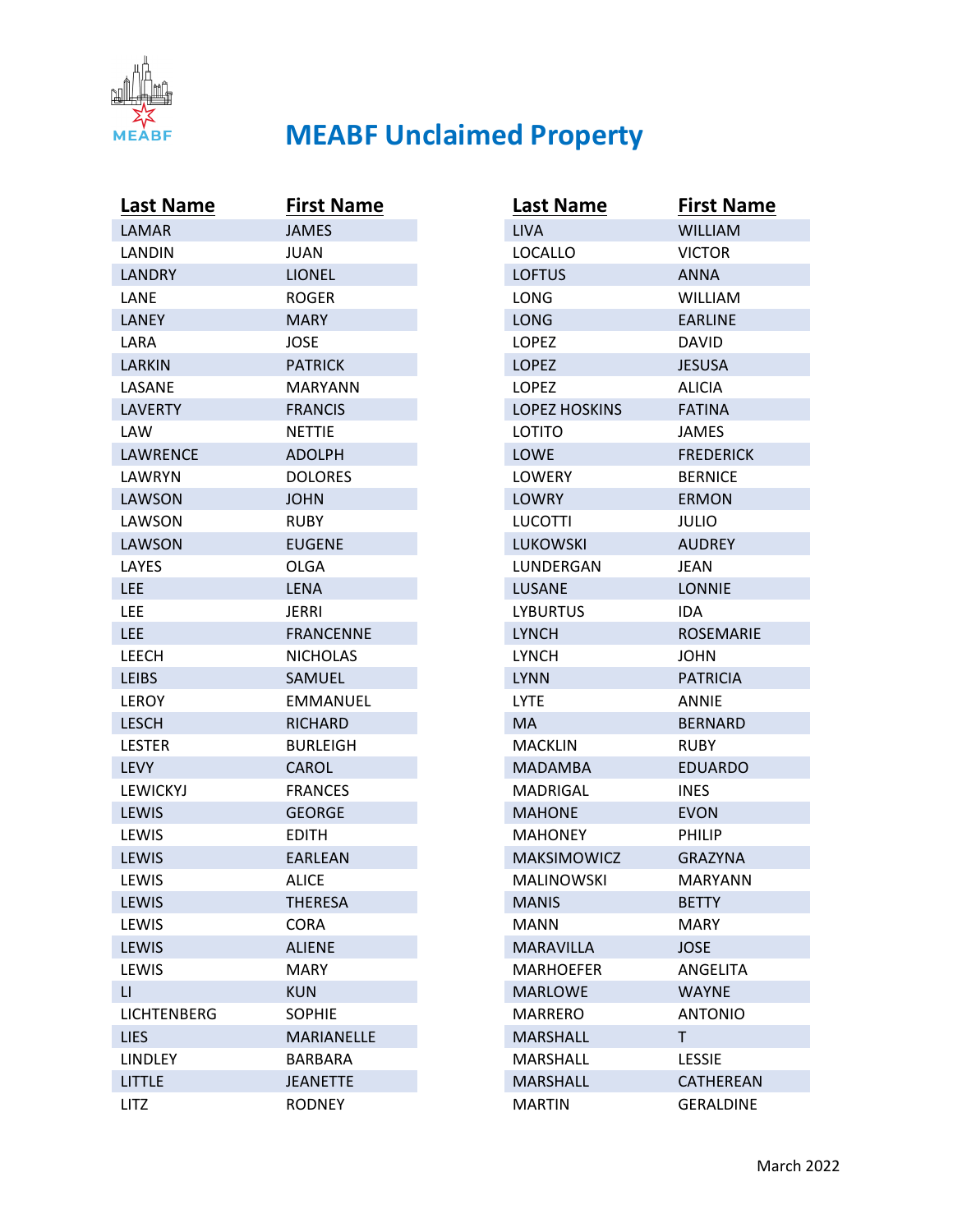

| <b>Last Name</b>  | <b>First Name</b> |
|-------------------|-------------------|
| <b>MARTIN</b>     | <b>DOROTHY</b>    |
| <b>MARTINEZ</b>   | MARIA             |
| <b>MARVEL</b>     | <b>ANNETTE</b>    |
| <b>MASSEY</b>     | <b>SYLVESTER</b>  |
| <b>MASTER</b>     | YOUSUF            |
| <b>MATTHEWS</b>   | ARTHUR            |
| <b>MATUSKY</b>    | <b>FRANCES</b>    |
| <b>MAURY</b>      | <b>NEREIDA</b>    |
| <b>MAY</b>        | <b>PAUL</b>       |
| MAYER             | ELSIE             |
| <b>MAYFIELD</b>   | <b>GEORGE</b>     |
| <b>MAYORGA</b>    | RITA              |
| <b>MC BURNEY</b>  | <b>MARIE</b>      |
| MC CALL           | <b>ROSIE</b>      |
| <b>MC CANN</b>    | <b>WILLIE</b>     |
| <b>MC CLENDON</b> | <b>WILLIE</b>     |
| <b>MC CLORY</b>   | <b>ANNETTE</b>    |
| <b>MC CLURE</b>   | JOHN              |
| <b>MC CLURE</b>   | <b>DORIS</b>      |
| MC COY            | <b>ALLEN</b>      |
| <b>MC CRAY</b>    | LUEVENIA          |
| <b>MC CRAY</b>    | <b>DOROTHY</b>    |
| <b>MC CRIMON</b>  | <b>MARY</b>       |
| MC CULLOUGH       | <b>VIVIAN</b>     |
| <b>MC DADE</b>    | <b>SHARLENE</b>   |
| MC GEE            | <b>ESSYE</b>      |
| <b>MC GINNIS</b>  | <b>ROLAND</b>     |
| <b>MC GREW</b>    | <b>ESTELLE</b>    |
| <b>MC GRIFF</b>   | <b>ELNORA</b>     |
| <b>MC GUIRE</b>   | VALENTINE         |
| MC KEE            | <b>ALEX</b>       |
| <b>MC KENZIE</b>  | <b>GRACE</b>      |
| <b>MC KINLEY</b>  | <b>ERIC</b>       |
| <b>MC KNIGHT</b>  |                   |
| <b>MC LENDON</b>  | <b>CLARETTA</b>   |
| MC LEOD           | <b>WILLIE</b>     |
| <b>MC MEEKIN</b>  | <b>MELVIN</b>     |
| <b>MC NAMEE</b>   | <b>MARY</b>       |
| <b>MC NEAL</b>    | <b>WILLIE</b>     |
| <b>MC NEARY</b>   | LILLY             |

| <b>Last Name</b>   | <b>First Name</b> |
|--------------------|-------------------|
| <b>MC NEASE</b>    | <b>MELVIN</b>     |
| <b>MC NULTY</b>    | <b>LORINE</b>     |
| <b>MC VAY</b>      | <b>VIVIAN</b>     |
| <b>MC WILLIAMS</b> | <b>BERNADETTE</b> |
| <b>MCGLOUNEL</b>   | <b>ETHEL</b>      |
| <b>MCNEAL</b>      | WILLIE            |
| <b>MEDINA</b>      | <b>JOSE</b>       |
| <b>MEDINA</b>      | <b>TERESA</b>     |
| <b>MEDINA</b>      | <b>MARIA</b>      |
| MEDINA DE GARCIA   | <b>QUIRINA</b>    |
| <b>MEJIA</b>       | JOSE              |
| <b>MELAM</b>       | SANDRA            |
| <b>MENDEZ</b>      | <b>DOLORES</b>    |
| MENDIOLA           | <b>JACQUELIN</b>  |
| <b>MERDITH</b>     | <b>OTIS</b>       |
| MERLO              | <b>ANTHONY</b>    |
| <b>METZ</b>        | <b>JOHN</b>       |
| <b>MEYERS</b>      | <b>BEATRICE</b>   |
| <b>MICHELL</b>     | <b>MARIA</b>      |
| <b>MILES</b>       | <b>DERRICK</b>    |
| <b>MILLER</b>      | <b>CATHERINE</b>  |
| <b>MILLER</b>      | <b>MATTIE</b>     |
| <b>MILLER</b>      | <b>ALTON</b>      |
| <b>MILLER</b>      | <b>PATSY</b>      |
| <b>MILLER</b>      | JERRY             |
| <b>MILTON</b>      | SAVANNAH          |
| <b>MINER</b>       | <b>SUSAN</b>      |
| <b>MINES</b>       | WESLEY            |
| <b>MITALAS</b>     | <b>CHRISTINE</b>  |
| <b>MITCHELL</b>    | <b>RUTH</b>       |
| <b>MITCHELL</b>    | <b>MELVIN</b>     |
| <b>MITCHELL</b>    | <b>IVORY</b>      |
| <b>MITCHELL</b>    | <b>MARY</b>       |
| <b>MITCHELL</b>    | <b>GLADYS</b>     |
| <b>MITCHELL</b>    | <b>STARLETTE</b>  |
| <b>MITCHELL</b>    | <b>BERNICE</b>    |
| <b>MOFFETT</b>     | <b>HENRIETTA</b>  |
| <b>MOJICA</b>      | <b>ALEJANDRO</b>  |
| <b>MONREAL</b>     | <b>GABRIEL</b>    |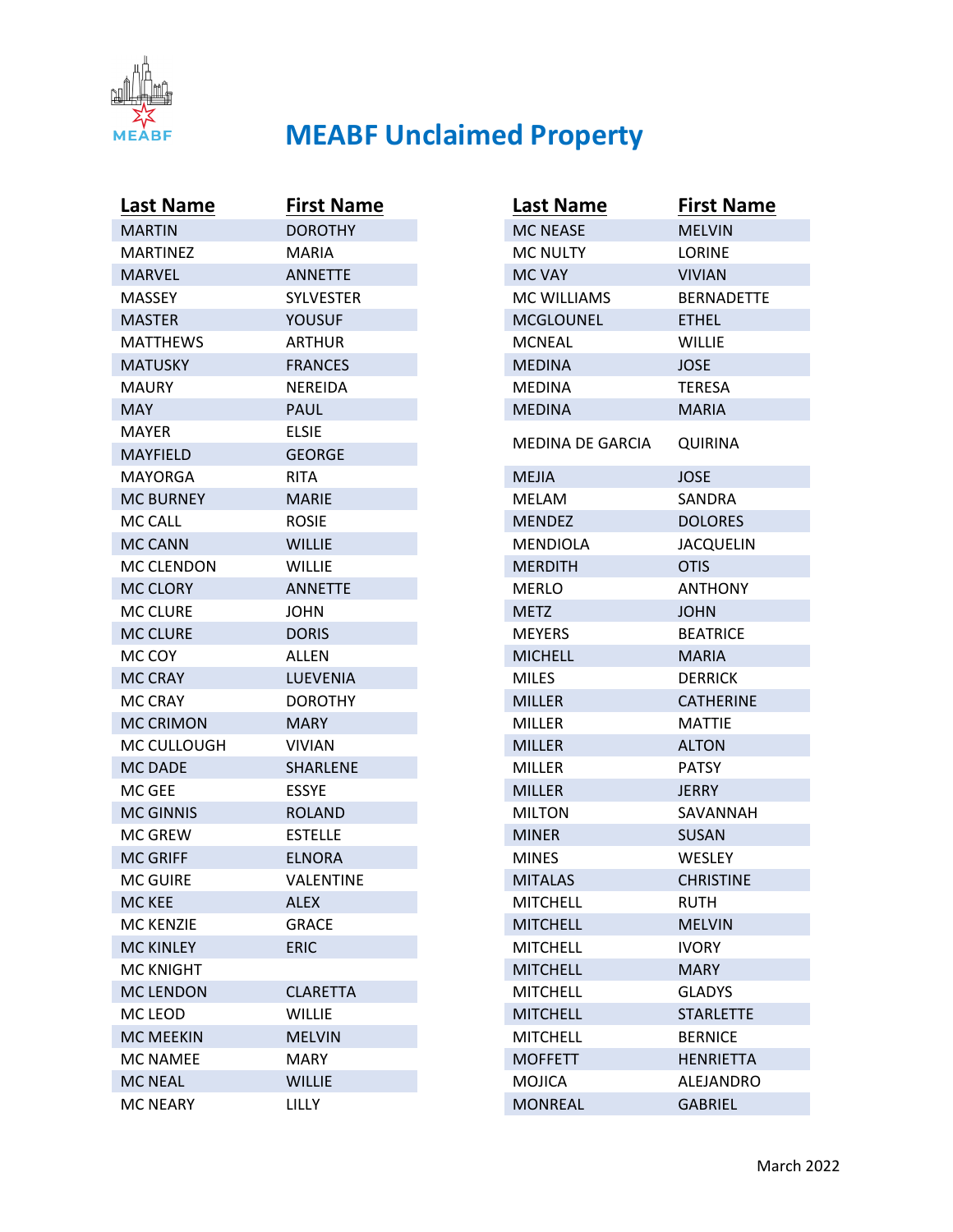

| <b>Last Name</b>   | <b>First Name</b> |
|--------------------|-------------------|
| <b>MONREAL</b>     | <b>GUADALUPE</b>  |
| <b>MONROE</b>      | <b>JAMES</b>      |
| <b>MONTEZ</b>      | ABEL              |
| <b>MONTGOMERY</b>  | <b>ALEX</b>       |
| MONTGOMERY         | RONALD            |
| <b>MOODY</b>       | <b>SYLVESTER</b>  |
| <b>MOORE</b>       | ANNA              |
| <b>MOORE</b>       | LILLIAN           |
| MOORE              | <b>RUTH</b>       |
| <b>MOORE</b>       | <b>JAMES</b>      |
| <b>MOORE</b>       | <b>EARNESTINE</b> |
| <b>MOORE</b>       | JERRY             |
| MOORE              | LAREAN            |
| <b>MOORE</b>       | <b>DEIDRA</b>     |
| MORA               | PEDRO             |
| <b>MORAN</b>       | <b>HOWARD</b>     |
| <b>MORENO</b>      | <b>ROSALBA</b>    |
| <b>MOREY</b>       | LUDWIG            |
| MORGAN             | <b>ROSEMARY</b>   |
| <b>MORGAN</b>      | <b>MICHAEL</b>    |
| MORRIS             | ETHEL             |
| <b>MORRISETT</b>   | <b>GEORGE</b>     |
| MORRISON           | JOYCE             |
| <b>MORRISSETTE</b> | ELLA              |
| <b>MORROW</b>      | <b>AUTORIA</b>    |
| <b>MORROW</b>      | <b>CALLEANE</b>   |
| <b>MORTON</b>      | MARGARITA         |
| <b>MOSELEY</b>     | PAUL              |
| MOSELEY            | CHARLES           |
| <b>MOSLEY</b>      | <b>WILLIE</b>     |
| <b>MOSLEY</b>      | <b>VICKIE</b>     |
| <b>MUNOZ</b>       | <b>NANCY</b>      |
| <b>MURPHY</b>      | <b>THOMAS</b>     |
| <b>MURRAY</b>      | <b>FRANK</b>      |
| <b>MURRAY</b>      | <b>GLADYS</b>     |
| <b>MURRAY</b>      | <b>MARION</b>     |
| <b>MURRAY</b>      | <b>ELIZABETH</b>  |
| <b>MYALIL</b>      | <b>KURIAN</b>     |
| <b>MYERS</b>       | <b>PATRICIA</b>   |
| <b>MYLES</b>       | <b>ROSA</b>       |

| <b>Last Name</b>   | <b>First Name</b> |
|--------------------|-------------------|
| <b>MYRICK</b>      | <b>ROBERT</b>     |
| <b>NAGLER</b>      | <b>THERESE</b>    |
| <b>NAVAPANT</b>    | VINAI             |
| <b>NAVE</b>        | <b>BRENDA</b>     |
| NAVIN              | SELMA             |
| <b>NDOVE</b>       | <b>NELSON</b>     |
| NEEDHAM            | <b>CONCEPCIO</b>  |
| <b>NEELY</b>       | NATHANIEL         |
| <b>NEELY</b>       | <b>DORRISTEN</b>  |
| <b>NEELY</b>       | <b>BEVERLY</b>    |
| <b>NELSON</b>      | ALLEN             |
| <b>NEWMAN</b>      | <b>CHARLES</b>    |
| <b>NEWSOME</b>     | <b>WILLIAM</b>    |
| NGO                | THAN              |
| NICELY             | SHEILA            |
| <b>NICHOLS</b>     | <b>HELEN</b>      |
| <b>NIKOLITCH</b>   | <b>PATRICIA</b>   |
| <b>NIMMERS</b>     | <b>JAMES</b>      |
| <b>NOBLE</b>       | <b>ROBERTA</b>    |
| <b>NOBLES</b>      | ARLENE            |
| NOONAN             | DANIEL            |
| <b>NOONE</b>       | <b>KEVIN</b>      |
| NORMAN             | FRED              |
| <b>NORRIS</b>      | <b>JANIS</b>      |
| <b>NORTHINGTON</b> | <b>CLORA</b>      |
| <b>NOVAK</b>       | <b>EDWARD</b>     |
| NOVAKOVICH         | <b>VICTOR</b>     |
| <b>NOVELLO</b>     | <b>JEANETTE</b>   |
| NOVOSEL            | JOHN              |
| <b>NUNEZ</b>       | ANA               |
| O CONNOR           | <b>PATRICIA</b>   |
| <b>O DONNELL</b>   | <b>KENNETH</b>    |
| O DONNELL          | JAMES             |
| <b>O DONNELL</b>   | <b>MICHAEL</b>    |
| O REILLY           | <b>PATRICIA</b>   |
| <b>ODEN</b>        | <b>TRUETT</b>     |
| <b>OGLESBY</b>     | <b>ANNA</b>       |
| <b>OKWUJE</b>      | <b>PHILIP</b>     |
| <b>OLIVER</b>      | <b>DOROTHY</b>    |
| <b>OLLISON</b>     | <b>NAOMI</b>      |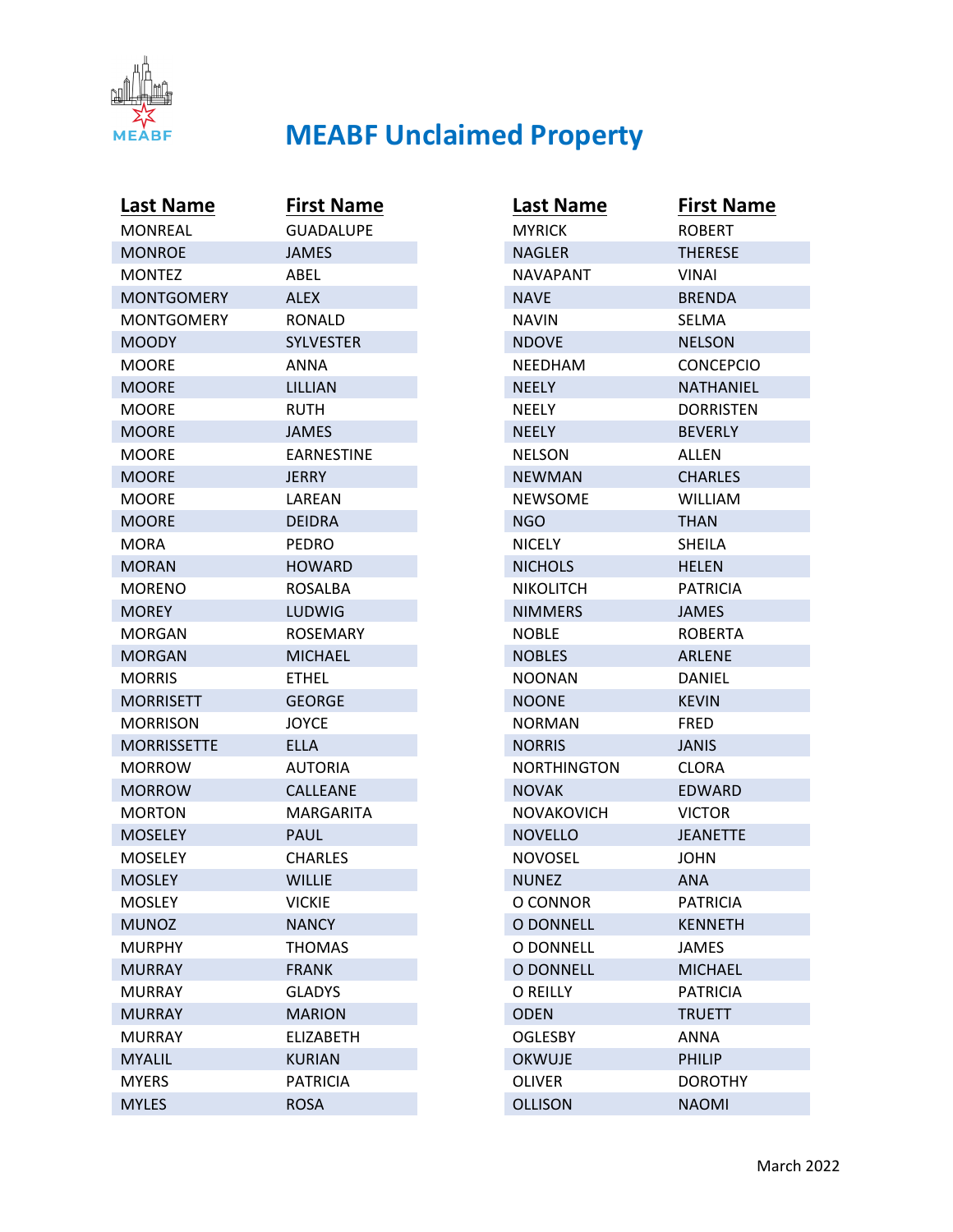

| Last Name        | <b>First Name</b> |
|------------------|-------------------|
| <b>OLSTYNSKI</b> | EDWARD            |
| <b>ORILEY</b>    | <b>JAMES</b>      |
| ORTIZ            | <b>CARLOS</b>     |
| ORTIZ            | <b>BLANCA</b>     |
| ORTIZ            | SANDRA            |
| <b>OWARE</b>     | <b>VERONICA</b>   |
| PAGE             | <b>STELLA</b>     |
| <b>PAIGE</b>     | <b>EVELYN</b>     |
| PAJEAU           | <b>GEORGE</b>     |
| <b>PALELLA</b>   | <b>FRANK</b>      |
| <b>PALMER</b>    | MARIE             |
| <b>PALUCH</b>    | VIRGINIA          |
| <b>PALUCH</b>    | DIANA             |
| <b>PALUSHEK</b>  | <b>MAUREEN</b>    |
| <b>PANOSH</b>    | <b>PATRICIA</b>   |
| PANTAZELOI       | <b>POTA</b>       |
| PAPADIAMANTOPOU  | EFI               |
| PAPAGEORGE       | <b>CIRCE</b>      |
| PARADOWSKI       | <b>VIOLET</b>     |
| <b>PARAS</b>     | <b>HELEN</b>      |
| <b>PAREDES</b>   | EVA               |
| <b>PARKS</b>     | SAMUEL            |
| <b>PARKS</b>     | <b>GORDON</b>     |
| <b>PATEL</b>     | <b>VALLABH</b>    |
| <b>PATRICK</b>   | BARBARA           |
| <b>PATRICK</b>   | <b>DOROTHY</b>    |
| <b>PATTERSON</b> | <b>CARRIE</b>     |
| <b>PAVLIK</b>    | <b>IRENE</b>      |
| <b>PAXTON</b>    | <b>JACQUELINE</b> |
| <b>PAYNE</b>     | <b>EDMONIA</b>    |
| <b>PAYNE</b>     | <b>EUGENE</b>     |
| <b>PAYNE</b>     | <b>WILLIAM</b>    |
| <b>PEARSON</b>   | CARL              |
| <b>PEARSON</b>   | <b>ELIZABETH</b>  |
| <b>PEPPER</b>    | <b>ROBERT</b>     |
| <b>PERA</b>      | <b>SHARLET</b>    |
| <b>PERALES</b>   | <b>ADOLFO</b>     |
| <b>PEREZ</b>     | <b>VICTOR</b>     |
| <b>PEREZ</b>     | <b>RHODA</b>      |

| <b>Last Name</b> | <b>First Name</b> |
|------------------|-------------------|
| <b>PEREZ</b>     | JOSE              |
| PERLONGO         | <b>BARBARA</b>    |
| PERRILLIAT       | <b>MELVINA</b>    |
| <b>PETERSON</b>  | <b>FLSIE</b>      |
| <b>PETERSON</b>  | <b>GERALDINE</b>  |
| PHIFER           | DILLARD           |
| <b>PHILLIPS</b>  | <b>GEORGE</b>     |
| <b>PHILLIPS</b>  | <b>JAMES</b>      |
| <b>PICKENS</b>   | <b>LETITIA</b>    |
| PILASKI          | EDWARD            |
| <b>PINION</b>    | LEONARD           |
| <b>PISZCZOR</b>  | ALEX              |
| <b>PITTS</b>     | <b>ROXIE</b>      |
| PIZANA           | LUPE              |
| PLEASANT         | <b>JIMMIE</b>     |
| PLOWMAN          | <b>MERCIE</b>     |
| <b>PLUMMER</b>   | <b>ELSIE</b>      |
| PODGOR           | GERALDINE         |
| <b>POLICHT</b>   | <b>JOZEF</b>      |
| <b>POLLICE</b>   | GEORGE            |
| <b>PONCE</b>     | <b>MARIA</b>      |
| <b>POOLE</b>     | <b>EVELYN</b>     |
| <b>PORTER</b>    | <b>REBECCA</b>    |
| PORTILLO         | <b>VICTOR</b>     |
| <b>POSTON</b>    | <b>ESTELLA</b>    |
| <b>POUSKA</b>    | MARGARET          |
| <b>POWELL</b>    | <b>REGINA</b>     |
| PREAR            | GEORGIA           |
| <b>PRESTON</b>   | <b>HARRY</b>      |
| <b>PRICE</b>     | LILLIAN           |
| <b>PRICE</b>     | <b>VELMA</b>      |
| <b>PRIETO</b>    | <b>ISABEL</b>     |
| <b>PROFIT</b>    | <b>EUGENE</b>     |
| <b>PTASINSKI</b> | <b>KYOKO</b>      |
| <b>PUCKETT</b>   | <b>CATHERINE</b>  |
| <b>PULIDO</b>    | <b>BERTHA</b>     |
| <b>PUMPHREY</b>  | <b>REX</b>        |
| QADRI            | ASHRAFUN          |
| QUACKENBUSH      | W                 |
| <b>QUARLES</b>   | <b>FANNIE</b>     |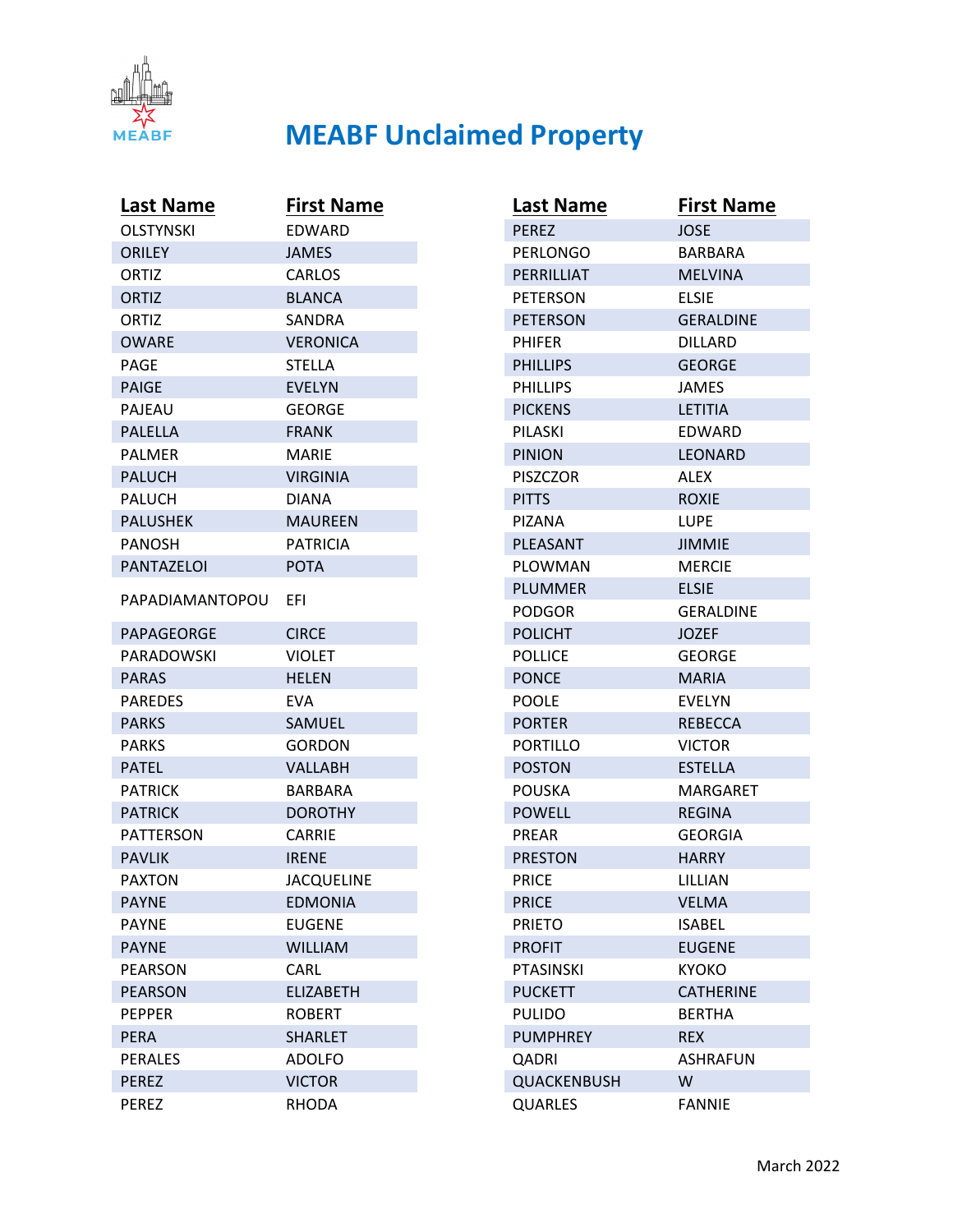

| <b>Last Name</b>  | <b>First Name</b> |
|-------------------|-------------------|
| <b>RADILLA</b>    | <b>JOSEFINA</b>   |
| <b>RAINES</b>     | MARGARET          |
| RANDALL           | <b>EMILY</b>      |
| RANDALL           | ROSE              |
| RANDLE            | <b>ELNEITHER</b>  |
| <b>RANSOM</b>     | <b>WILLIAM</b>    |
| <b>RANTLEY</b>    | <b>RALPH</b>      |
| <b>RASCHAL</b>    | DOROTHEA          |
| <b>RATLIFF</b>    | <b>ALVIN</b>      |
| RAWLS             | <b>CELESTINE</b>  |
| <b>RAYMOND</b>    | <b>CLYDE</b>      |
| <b>REARDON</b>    | <b>THOMAS</b>     |
| <b>REDMOND</b>    | <b>BERNICE</b>    |
| <b>REDMOND</b>    | ROGER             |
| <b>REED</b>       | BARBARA           |
| <b>REED</b>       | ORA               |
| <b>REED</b>       | <b>BRENDA</b>     |
| <b>REESE</b>      | MARY JANE         |
| <b>REID</b>       | <b>CAROLYN</b>    |
| REINA             | ANA               |
| <b>RENFRO</b>     | <b>WARREN</b>     |
| <b>RENFROE</b>    | <b>EVERETT</b>    |
| <b>REST</b>       | <b>NEIL</b>       |
| <b>REVIS</b>      | BARBARA           |
| <b>REYES</b>      | <b>CARMEN</b>     |
| <b>REYES</b>      | <b>GLORIA</b>     |
| <b>REYES</b>      | <b>ANNETTE</b>    |
| <b>REYES</b>      | <b>HECTOR</b>     |
| <b>REYNA</b>      | <b>ELIZELDA</b>   |
| <b>RIBNIKER</b>   | PAUL              |
| <b>RICHARDS</b>   | <b>VIOLA</b>      |
| <b>RICHARDSON</b> | <b>HELEN</b>      |
| RIEMERSMA         | <b>PIERA</b>      |
| RINGOLD           | <b>JEFF</b>       |
| <b>RIVERS</b>     | <b>LLOYD</b>      |
| <b>ROBERSON</b>   | <b>CLETA</b>      |
| <b>ROBERTS</b>    | <b>VIOLET</b>     |
| <b>ROBERTS</b>    | <b>CLAUDE</b>     |
| <b>ROBERTS</b>    | <b>NANETTE</b>    |
| <b>ROBINSON</b>   | <b>DORIS</b>      |

| Last Name         | <b>First Name</b> |
|-------------------|-------------------|
| <b>ROBINSON</b>   | IDA.              |
| <b>ROBINSON</b>   | EUGENE            |
| <b>ROBINSON</b>   | <b>RUTH</b>       |
| <b>ROBINSON</b>   | <b>RUTHIE</b>     |
| <b>ROBLES</b>     | <b>GEORGE</b>     |
| <b>ROCKMORE</b>   | EDWARD            |
| <b>RODGERS</b>    | <b>LUELLA</b>     |
| <b>RODGERS</b>    | <b>ALSACE</b>     |
| <b>RODGERS</b>    | <b>HOMER</b>      |
| <b>RODRIGUEZ</b>  | ORLANDO           |
| <b>ROGERS</b>     | <b>WILSON</b>     |
| <b>ROJAS</b>      | PRIMITIVA         |
| <b>ROLLE</b>      | <b>CARNET</b>     |
| <b>ROMO</b>       | <b>ESPERANZA</b>  |
| <b>RONNETT</b>    | VIANOR            |
| <b>RONSEN</b>     | GORDON            |
| <b>ROPER</b>      | <b>CAROLYNE</b>   |
| <b>ROSENBLOOM</b> | <b>HARRY</b>      |
| <b>ROSS</b>       | <b>BOENETTA</b>   |
| <b>ROSS</b>       | ALINE             |
| <b>ROSTON</b>     | <b>JAMES</b>      |
| ROZE              | LILLIAN           |
| <b>ROZIER</b>     | <b>HENRY</b>      |
| <b>RUCKER</b>     | <b>MARCELLA</b>   |
| <b>RUDOLPH</b>    | MARY.             |
| <b>RUFF</b>       | EVELYN            |
| <b>RUFF</b>       | PERCYLENE         |
| <b>RUNNES</b>     | <b>GEORGE</b>     |
| <b>RYMUS</b>      | <b>ANTHONY</b>    |
| SAFFOLD           | <b>DILLARD</b>    |
| SALAMY            | PAUL              |
| <b>SAMUELS</b>    | <b>BURTON</b>     |
| <b>SANCHEZ</b>    | <b>MARIA</b>      |
| SANCHEZ           | <b>SAYDEE</b>     |
| <b>SANDERS</b>    | <b>GERALD</b>     |
| <b>SANDERS</b>    | SANDRA            |
| SANDOVAL          | <b>PETER</b>      |
| SANTANA           | RAUL              |
| <b>SANTIAGO</b>   | <b>GLORIA</b>     |
| <b>SARGUS</b>     | LYNETTE           |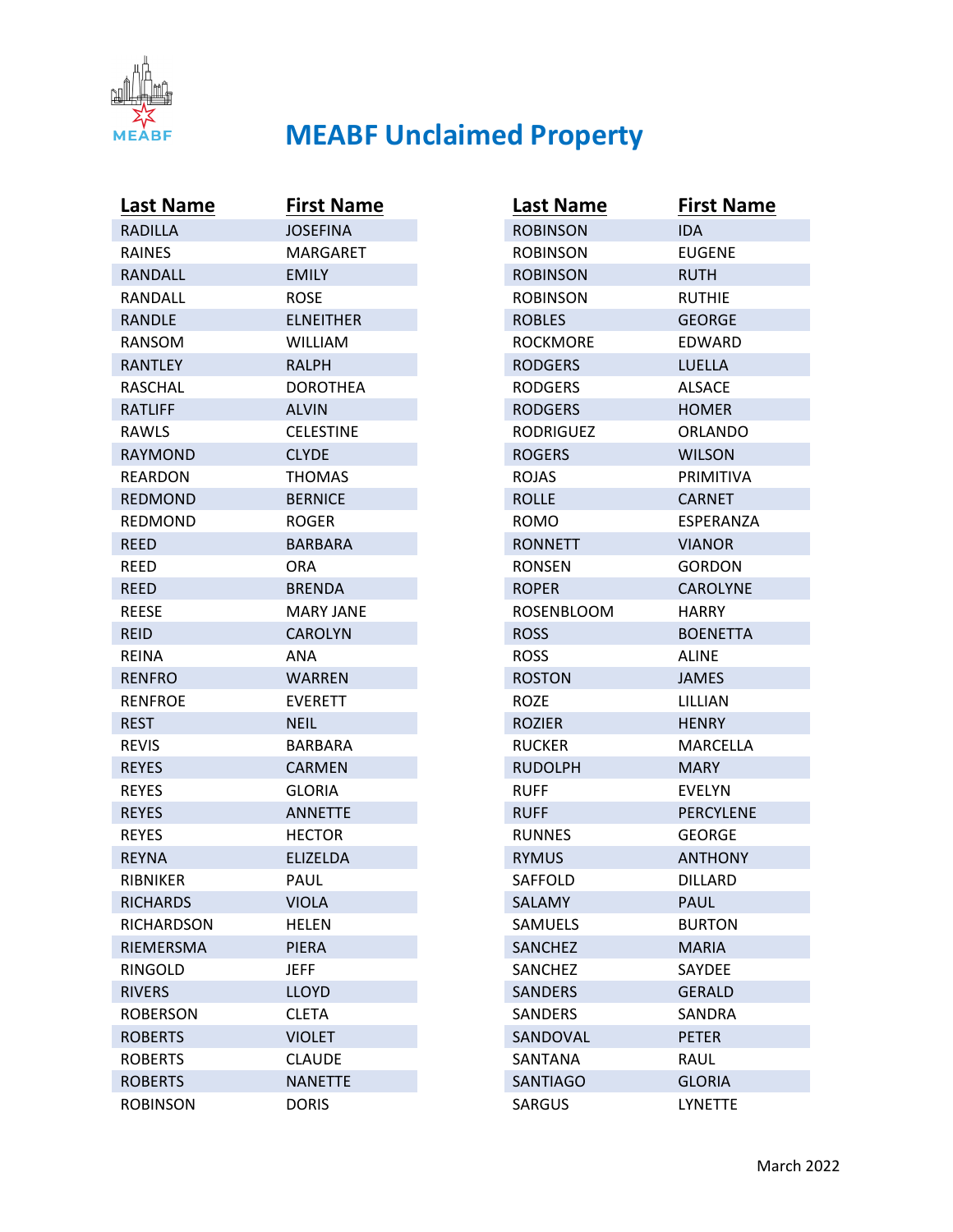

| <b>Last Name</b>  | <b>First Name</b> |
|-------------------|-------------------|
| SAULOG            | <b>CONRADO</b>    |
| <b>SCANLON</b>    | <b>TIMOTHY</b>    |
| <b>SCAVELLI</b>   | <b>MATTER</b>     |
| <b>SCHIMANEK</b>  | <b>VINCENT</b>    |
| <b>SCHMIDT</b>    | ERNA              |
| <b>SCHMIDT</b>    | GERALD            |
| <b>SCHNEIDER</b>  | <b>RICHARD</b>    |
| <b>SCOTT</b>      | <b>MARION</b>     |
| <b>SCOTT</b>      | <b>MABEL</b>      |
| <b>SCOTT</b>      | <b>FLORIA</b>     |
| <b>SCOTT</b>      | <b>ARTHUR</b>     |
| <b>SCOTT</b>      | MELVINIA          |
| <b>SCOTT</b>      | LENIEL            |
| <b>SCOTT</b>      | <b>FRED</b>       |
| <b>SCOTT</b>      | <b>THOMAS</b>     |
| <b>SCRUGGS</b>    | <b>GEORGE</b>     |
| <b>SEARS</b>      | <b>BOYZIE</b>     |
| <b>SELISKY</b>    | <b>JOHN</b>       |
| <b>SELLERS</b>    | <b>ANNA</b>       |
| <b>SELSKY</b>     | <b>THERESA</b>    |
| <b>SEPULVEDA</b>  | <b>JOSEPH</b>     |
| <b>SESKIND</b>    | <b>DAWN</b>       |
| <b>SHANKS</b>     | <b>LUCILLE</b>    |
| <b>SHANKS</b>     | <b>ARLENE</b>     |
| SHANNON           | <b>KATIE</b>      |
| <b>SHAW</b>       | ORA               |
| <b>SHEEHAN</b>    | <b>HELEN</b>      |
| <b>SHEERIN</b>    | <b>PATRICIA</b>   |
| <b>SHEHU</b>      | <b>SYRJA</b>      |
| <b>SHER</b>       | <b>DAVID</b>      |
| <b>SHOELSON</b>   | <b>LENORE</b>     |
| <b>SHON</b>       | YONG              |
| <b>SHULER</b>     | <b>ROBERT</b>     |
| <b>SIEMIENIUK</b> | <b>MARIA</b>      |
| <b>SILVAS</b>     | <b>ADELFA</b>     |
| <b>SIMMONS</b>    | <b>JOHNNIE</b>    |
| <b>SIMMS</b>      | <b>NANCI</b>      |
| <b>SIMPSON</b>    | <b>THADDEUS</b>   |
| <b>SIMS</b>       | <b>EUNICE</b>     |
| <b>SINGLETON</b>  | <b>HATTIE</b>     |

| <b>Last Name</b>  | <b>First Name</b> |
|-------------------|-------------------|
| <b>SINGLETON</b>  | <b>HENRY</b>      |
| <b>SINSIOCO</b>   | PERLA             |
| SKLAMBERG-BRETT   | <b>JOYCE</b>      |
| <b>SLAVICK</b>    | <b>MARILYN</b>    |
| <b>SLOSSON</b>    | <b>IMELDA</b>     |
| <b>SMITH</b>      | ELIZA             |
| <b>SMITH</b>      | ALEE              |
| <b>SMITH</b>      | BARBARA           |
| <b>SMITH</b>      | LOIS              |
| <b>SMITH</b>      | MAE               |
| <b>SMITH</b>      | <b>NED</b>        |
| <b>SMITH</b>      | CHARLES           |
| <b>SMITH</b>      | <b>JEROME</b>     |
| <b>SMITH</b>      | BILL              |
| <b>SMITH</b>      | <b>ROBERT</b>     |
| <b>SMITH</b>      | BARBARA           |
| <b>SMITH</b>      | MARGARET          |
| <b>SMITH</b>      | <b>GREGORY</b>    |
| SNOWDEN           | <b>CHRISTINE</b>  |
| <b>SOCHA</b>      | CATHERINE         |
| SOLAJA            | <b>MARGARET</b>   |
| <b>SOTO</b>       | LUCY              |
| <b>SOTOMAYOR</b>  | <b>MARGARIT</b>   |
| SPARBERG          | LYNNE             |
| <b>SPEER</b>      | <b>SHIRLEY</b>    |
| <b>SPERRY</b>     | <b>EMILY</b>      |
| <b>SPIETH</b>     | <b>WILLIAM</b>    |
| <b>STALIONS</b>   | <b>EDNA</b>       |
| <b>STALKER</b>    | <b>MARY</b>       |
| <b>STANTON</b>    | LEE               |
| <b>STAR</b>       | <b>FRANK</b>      |
| <b>STARKS</b>     | <b>ETHEL</b>      |
| <b>STARKS</b>     | <b>HELEN</b>      |
| <b>STEEN</b>      | <b>EMILIA</b>     |
| <b>STENNIS</b>    | <b>MARY</b>       |
| <b>STEPHENSON</b> | <b>CELESTE</b>    |
| <b>STETZ</b>      | <b>CHESTER</b>    |
| <b>STEVENS</b>    | <b>CHESTER</b>    |
| <b>STEVENSON</b>  | <b>REYNOLDS</b>   |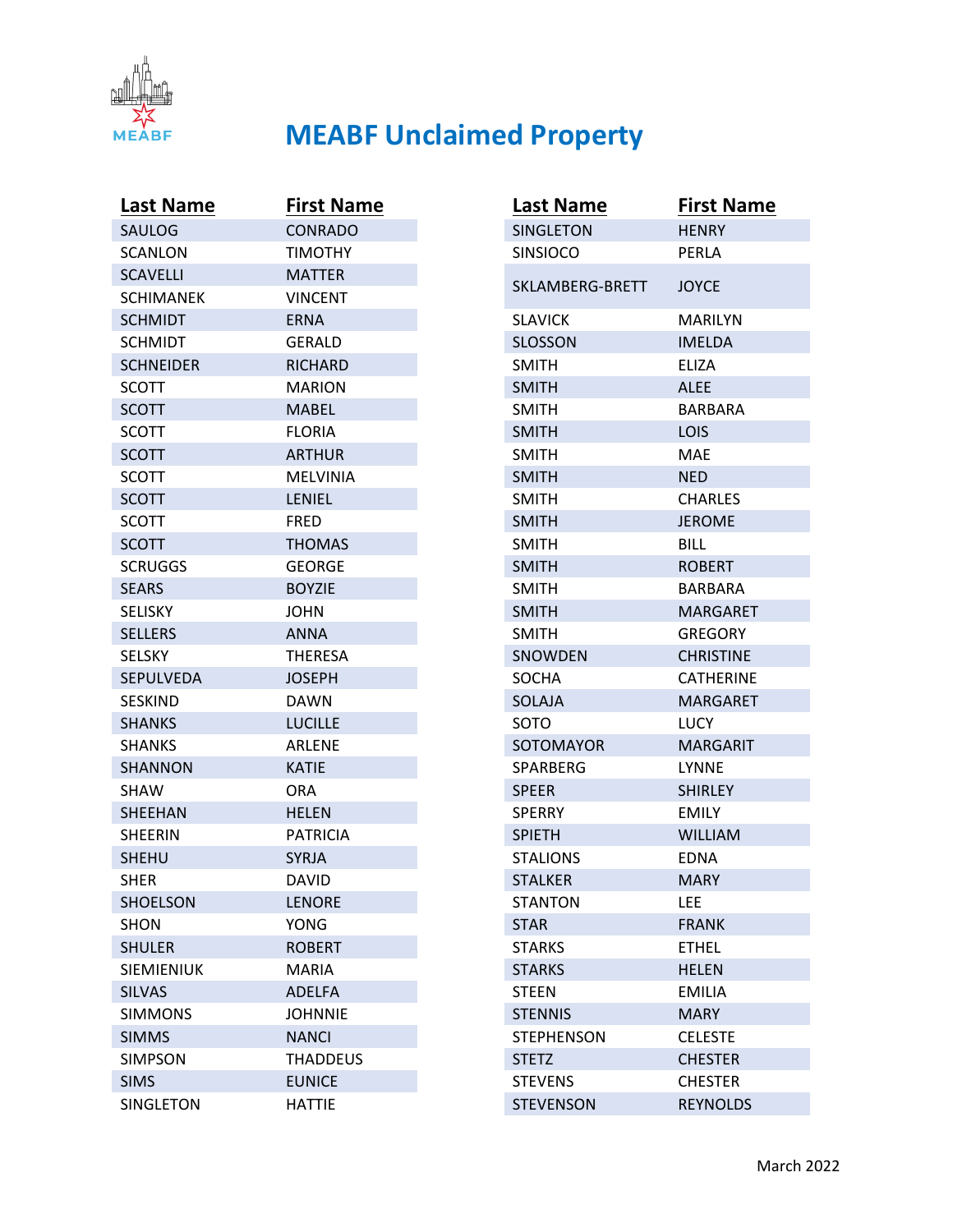

| <b>Last Name</b> | <b>First Name</b> |
|------------------|-------------------|
| <b>STEWART</b>   | <b>MARY</b>       |
| <b>STEWART</b>   | SARAH             |
| <b>STITT</b>     | LEMONA            |
| <b>STOUT</b>     | <b>RUTH</b>       |
| <b>STREET</b>    | TOXEY             |
| <b>STRONG</b>    | <b>ALVIN</b>      |
| STROTHERS        | <b>RICHARD</b>    |
| <b>STURDEN</b>   | <b>CAROLYN</b>    |
| <b>STUTZ</b>     | <b>LOUISE</b>     |
| <b>SUAREZ</b>    | <b>TANIA</b>      |
| <b>SUGGS</b>     | ANNA              |
| <b>SULLIVAN</b>  | <b>NANCY</b>      |
| SULTANA          | SARWAR            |
| <b>SUTTER</b>    | <b>RAYMOND</b>    |
| <b>SUTTON</b>    | LEE               |
| SWAN-MOORE       | <b>DORIS</b>      |
| <b>SWAYNE</b>    | LEOLA             |
| <b>SWEENEY</b>   | <b>JAMES</b>      |
| <b>SWINK</b>     | HAROLD            |
| <b>SYKES</b>     | BARBARA           |
| <b>SZOSTAK</b>   | <b>SOPHIE</b>     |
| <b>SZYMCZYK</b>  | <b>MILDRED</b>    |
| TABOR            | JOHN              |
| <b>TALBERT</b>   | <b>CATHERINE</b>  |
| TAN              | YEUNG             |
| <b>TATE</b>      | <b>KENNETH</b>    |
| TAYLOR           | LAWRENCE          |
| <b>TAYLOR</b>    | <b>BLANCHE</b>    |
| <b>TAYLOR</b>    | <b>WILLIE</b>     |
| <b>TAYLOR</b>    | <b>ESTELLA</b>    |
| <b>TAYLOR</b>    | <b>CATHERINE</b>  |
| <b>TAYLOR</b>    | <b>NAOMI</b>      |
| <b>TAYLOR</b>    | <b>TERRY</b>      |
| <b>TEJEDA</b>    | <b>GUILLERMO</b>  |
| <b>TEJURA</b>    | <b>CHANDA</b>     |
| <b>TELLADO</b>   | <b>MINERVA</b>    |
| <b>TERRELL</b>   | <b>MINNIE</b>     |
| <b>TERRY</b>     | <b>JOYCE</b>      |
| <b>TESKE</b>     | <b>NORMA</b>      |
| <b>TETI</b>      | <b>FRANK</b>      |

| <b>Last Name</b>     | <b>First Name</b> |
|----------------------|-------------------|
| <b>THOMAS</b>        | <b>EMMA</b>       |
| <b>THOMAS</b>        | <b>ROSCOE</b>     |
| <b>THOMAS</b>        | GARLAND           |
| <b>THOMAS</b>        | <b>ROSETTA</b>    |
| <b>THOMAS</b>        | <b>ROBERT</b>     |
| <b>THOMAS</b>        | <b>ADRIENNE</b>   |
| <b>THOMAS</b>        | <b>WILLIA</b>     |
| <b>THOMAS HOLMES</b> | <b>BERNICE</b>    |
| <b>THOMPSON</b>      | WILLIAM           |
| <b>THOMPSON</b>      | <b>GRAHAM</b>     |
| <b>THOMPSON</b>      | <b>PERRY</b>      |
| <b>THORNTON</b>      | <b>EVELYN</b>     |
| <b>THORPE</b>        | <b>BERTHA</b>     |
| <b>THURMAND</b>      | <b>RICHARD</b>    |
| <b>TIDWELL</b>       | ANNE              |
| <b>TIGHE</b>         | <b>RUTH</b>       |
| <b>TIMRICK</b>       | ELIZABETH         |
| <b>TOMCZAK</b>       | STELLA            |
| <b>TOMINELLO</b>     | <b>RAYMOND</b>    |
| <b>TORO</b>          | <b>JOSE</b>       |
| <b>TORRES</b>        | <b>RUTH</b>       |
| <b>TORRES</b>        | <b>EVA</b>        |
| <b>TOWNS</b>         | <b>NELLIE</b>     |
| <b>TOWNSEND</b>      | <b>CHRISTIAN</b>  |
| <b>TRACY</b>         | KATHLEEN          |
| <b>TREJO</b>         | SAMUEL            |
| <b>TREMBLE</b>       | <b>ETHEL</b>      |
| <b>TRICE</b>         | <b>RENE</b>       |
| <b>TRIPP</b>         | <b>PATRICIA</b>   |
| <b>TRUBATISKY</b>    | <b>JOYCE</b>      |
| <b>TUCCIO</b>        | <b>FRED</b>       |
| <b>TUCCY</b>         | GAY               |
| <b>TUCKER</b>        | <b>ELLIOTT</b>    |
| <b>TUCKER</b>        | <b>BELLE</b>      |
| <b>TUCKER</b>        | <b>MILDRED</b>    |
| <b>TURNER</b>        | <b>LORINE</b>     |
| <b>TURNER</b>        | <b>ARTHUR</b>     |
| <b>TURNER</b>        | <b>ALFRED</b>     |
| <b>TURNER</b>        | SARAH             |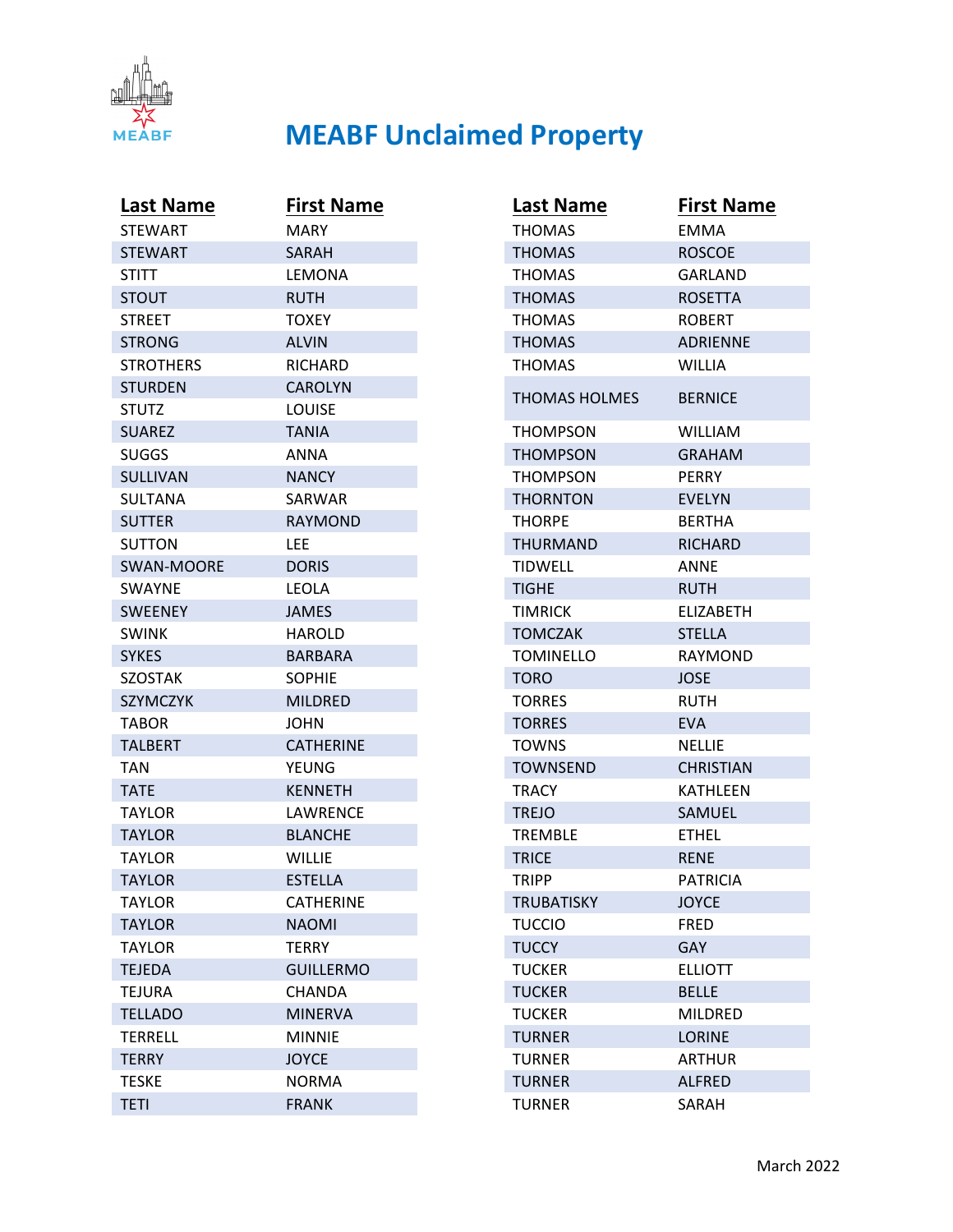

| <b>Last Name</b>       | <b>First Name</b>  |
|------------------------|--------------------|
| <b>TYNER</b>           | <b>AUDREY</b>      |
| ULAHANNAN              | <b>FRANCISKOSE</b> |
| <b>UNDERWOOD</b>       | <b>JOHN</b>        |
| <b>UNDERWOOD</b>       | <b>BOBBIE</b>      |
| <b>VALEK</b>           | <b>JOHN</b>        |
| VALENCIA               | CARMELA            |
| <b>VALENTINE</b>       | <b>WILLIAM</b>     |
| VALENTINE              | <b>ODESSA</b>      |
| <b>VAN SCHAIK</b>      | <b>JOHN</b>        |
| <b>VANCE</b>           | <b>GREGORY</b>     |
| <b>VANDEBROEK</b>      | <b>MARGARET</b>    |
| VANEK                  | JOHN               |
| VAZQUEZ                | <b>ARTURO</b>      |
| <b>VELAZQUEZ COTTO</b> | BRUNILDA           |
| <b>VELEZ</b>           | <b>VICTOR</b>      |
| VERA                   | <b>MILAGROS</b>    |
| <b>VERGARA</b>         | <b>FRANK</b>       |
| <b>VILLAMOR</b>        | <b>VIOLETA</b>     |
| <b>VILLEGAS</b>        | <b>ANSELMO</b>     |
| <b>VINCENT</b>         | <b>ALLINE</b>      |
| VOGEL                  | <b>BETTY</b>       |
| <b>WADDELL</b>         | ALICE              |
| <b>WADE</b>            | <b>RAYMOND</b>     |
| <b>WADE</b>            | <b>ETHEL</b>       |
| <b>WAGNER</b>          | <b>CYRIL</b>       |
| <b>WALICZEK</b>        | <b>THEODORE</b>    |
| <b>WALKER</b>          | <b>NATHALIA</b>    |
| <b>WALKER</b>          | <b>VERDELL</b>     |
| <b>WALKER</b>          | <b>CHARLIE</b>     |
| WALKER                 | <b>HAGER</b>       |
| <b>WALKER</b>          | <b>ROSIE</b>       |
| <b>WALLACE</b>         | <b>JAMES</b>       |
| <b>WALLACE</b>         | <b>JAMES</b>       |
| <b>WALLACE</b>         | GARY               |
| <b>WALLER</b>          | <b>CLAUDE</b>      |
| <b>WALTER</b>          | <b>BERTHA</b>      |
| <b>WALTON</b>          | <b>JAMES</b>       |
| <b>WALTON</b>          | <b>RUTH</b>        |
| <b>WALTON</b>          | <b>IRENE</b>       |

| Last Name         | <b>First Name</b> |
|-------------------|-------------------|
| <b>WALTON</b>     | <b>CATHERINE</b>  |
| WARD              | SARAH             |
| WARE              | WILBUR            |
| <b>WARE</b>       | <b>ELIZABETH</b>  |
| WARE              | <b>ROBERT</b>     |
| <b>WARFIELD</b>   | <b>OSCAR</b>      |
| WARR              | <b>CHARLES</b>    |
| <b>WARREN</b>     | <b>VERONICA</b>   |
| WASHINGTON        | <b>ERNESTINE</b>  |
| WASHINGTON        | <b>LOUISE</b>     |
| <b>WASHINGTON</b> | LAMARR            |
| <b>WASKIEWICZ</b> | CAROL             |
| WASKOWSKI         | <b>CHARLOTTE</b>  |
| <b>WATERS</b>     | <b>MATTIE</b>     |
| WATKINS           | MARIE             |
| <b>WATTS</b>      | <b>MARTHA</b>     |
| WAYNE             | F RICHARD         |
| <b>WEATHERSBY</b> | <b>ETHEL</b>      |
| <b>WEAVER</b>     | <b>ARLETHA</b>    |
| <b>WEBBER</b>     | <b>GRACE</b>      |
| <b>WEBSTER</b>    | <b>BONNIE</b>     |
| <b>WEIL</b>       | <b>DANIEL</b>     |
| <b>WEISS</b>      | SHARRON           |
| <b>WESLEY</b>     | <b>TALMAGE</b>    |
| WEST              | LINCOLN           |
| <b>WESTPHAL</b>   | <b>TAMARA</b>     |
| <b>WHITAKER</b>   | <b>DORIS</b>      |
| <b>WHITE</b>      | <b>ELIZABETH</b>  |
| <b>WHITE</b>      | <b>ERNESTINE</b>  |
| <b>WHITE</b>      | LORRAINE          |
| WHITE             | <b>CHARLES</b>    |
| <b>WHITEHEAD</b>  | <b>BARBARA</b>    |
| <b>WHITESIDE</b>  | PEARL             |
| <b>WHITFIELD</b>  | <b>PATRICIA</b>   |
| <b>WHITFIELD</b>  | SONYA             |
| <b>WHITING</b>    | <b>GEORGE</b>     |
| <b>WHITMORE</b>   | ANGELA            |
| <b>WIENER</b>     | <b>RAYMOND</b>    |
| <b>WIETZEMA</b>   | <b>PATRICIA</b>   |
| <b>WIGGINS</b>    | <b>ERMON</b>      |